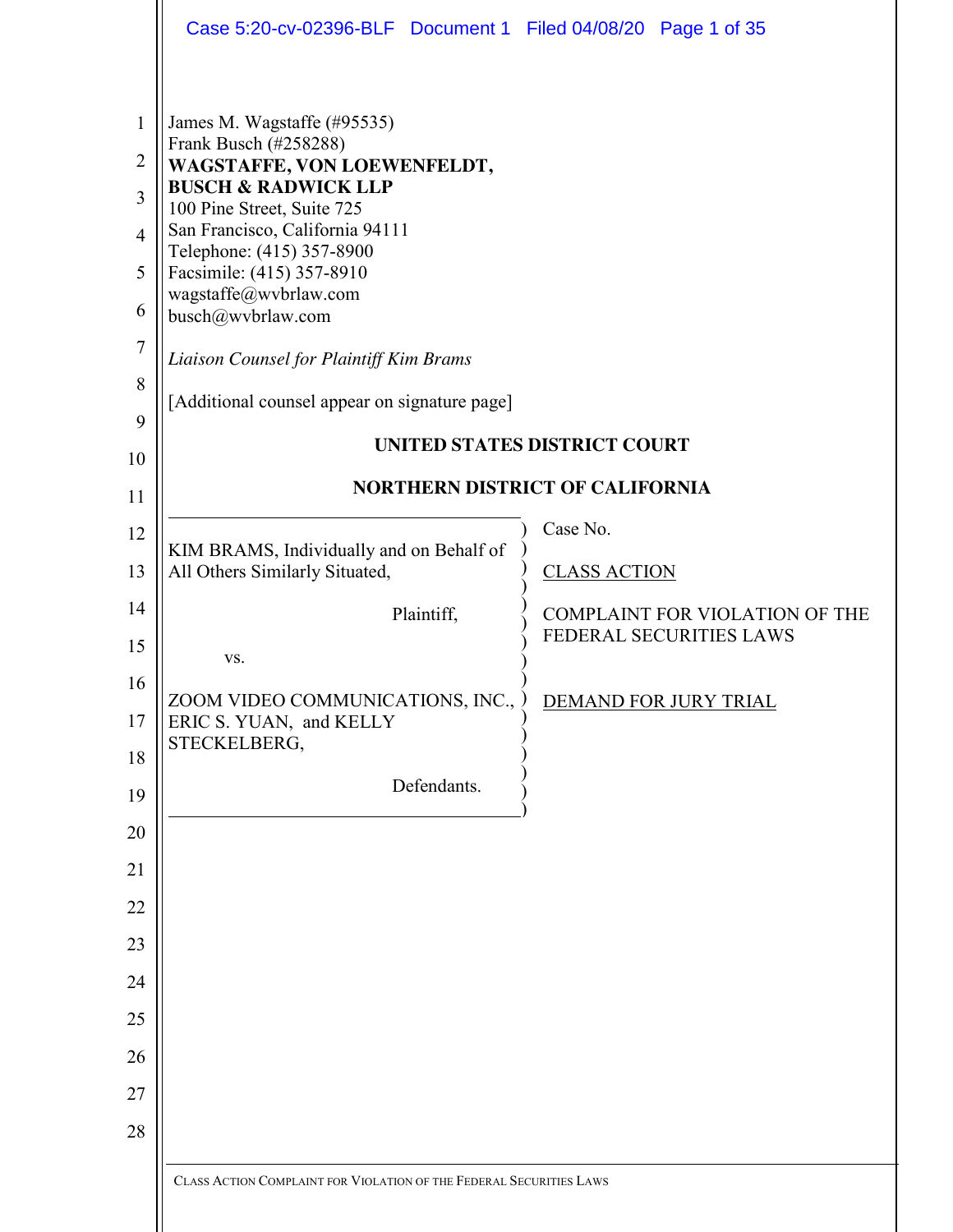**INTRODUCTION**

Plaintiff Kim Brams ("Plaintiff"), individually and on behalf of all others similarly situated, alleges the following based on personal knowledge as to Plaintiff and Plaintiff's own acts, and upon information and belief as to all other matters based upon the investigation conducted by and through Plaintiff's attorneys, which included, among other things, a review of press releases and other public statements issued by and regarding Zoom Video Communications, Inc. ("Zoom" or the "Company"), Zoom's filings with the U.S. Securities and Exchange Commission ("SEC"), and media and analyst reports about the Company. Plaintiff believes that substantial additional evidentiary support will exist for the allegations set forth herein after a reasonable opportunity for discovery.

# **SUMMARY OF THE ACTION**

1. This is a securities class action on behalf of all persons other than Defendants (as defined herein) who purchased or otherwise acquired Zoom securities from April 18, 2019 through April 6, 2020, both dates inclusive (the "Class Period"), who were damaged thereby (the "Class"), seeking to pursue remedies under Sections 10(b) and 20(a) of the Securities Exchange Act of 1934 (the "Exchange Act"), and SEC Rule 10b-5 promulgated thereunder.

2. Zoom designs, develops, and sells a popular cloud-based communications platform that concentrates on video conferencing. Zoom's flagship product is "Zoom Meetings" which is a service that allows remote users to communicate with one another through video conferencing, collaborative meetings, text based chat and file sharing.

3. On March 22, 2019, Zoom filed a registration statement on Form S-1 with the SEC in connection with its initial public offering ("IPO"), which, after several amendments, was declared effective by the SEC on April 17, 2019 (the "Registration Statement").

4. On April 18, 2019, Zoom filed a prospectus on Form 424B4 with the SEC in connection with its IPO, which purported to provide information necessary for investors to consider before partaking in its IPO and purchasing the Company's newly publicly-issued stock (collectively with the Registration Statement, the "Offering Documents").

1

2

3

4

5

6

7

8

9

CLASS ACTION COMPLAINT FOR VIOLATION OF THE FEDERAL SECURITIES LAWS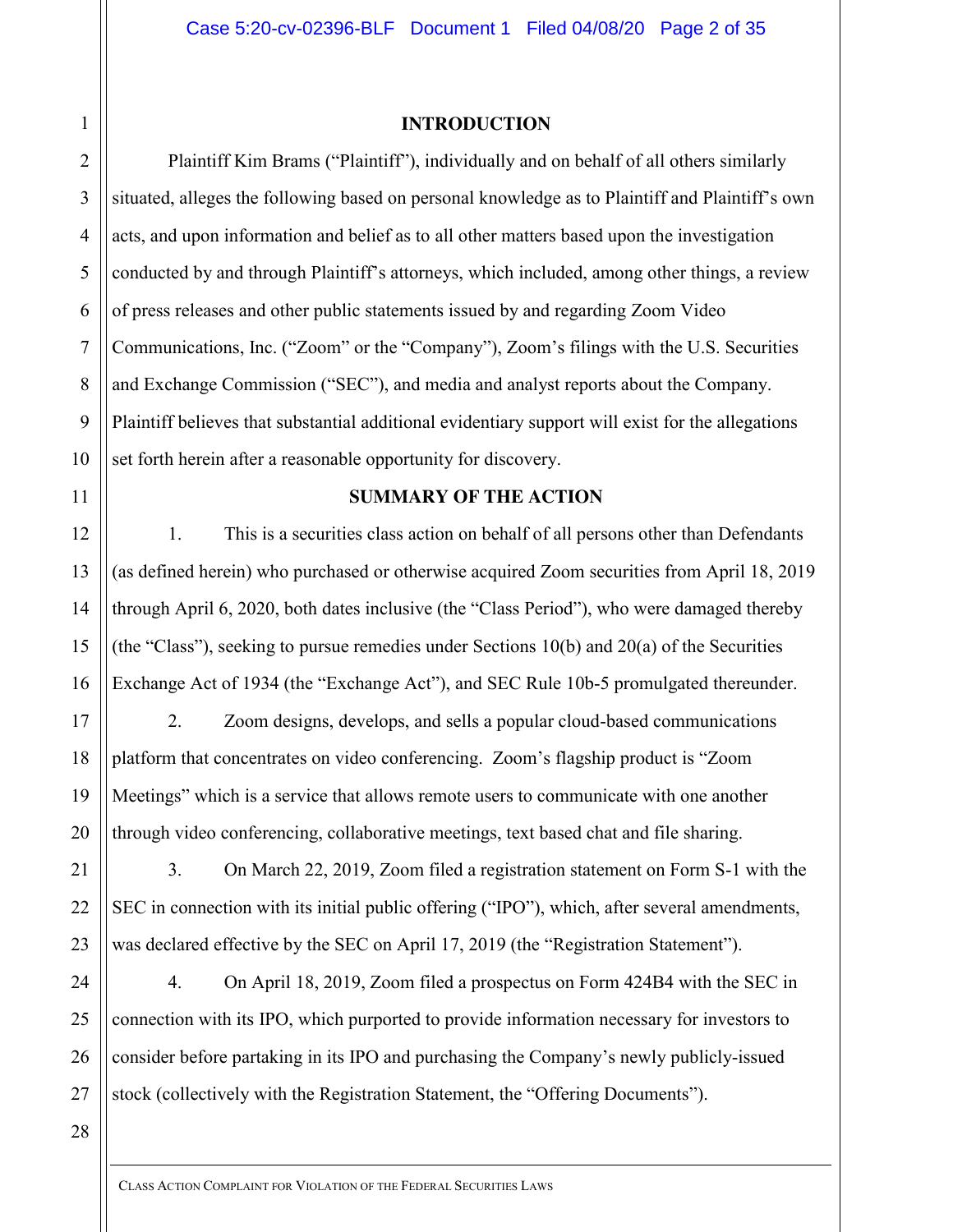5. That same day, Zoom conducted its IPO and began trading publicly on the Nasdaq Global Select Market ("NASDAQ") under the ticker symbol "ZM." Pursuant to Zoom's IPO, the Company sold approximately 9.91 million of the Company's shares to the public at the offering price of \$36.00 per share.

6. Throughout the Class Period, Defendants made materially false and misleading statements regarding the Company's business, operational and compliance policies. Specifically, Defendants made false and/or misleading statements and/or failed to disclose that: (i) Zoom had inadequate data privacy and security measures; (ii) contrary to Zoom's assertions, the Company's video communications service was not end-to-end encrypted; (iii) as a result of all the foregoing, users of Zoom's communications services were at an increased risk of having their personal information accessed by unauthorized parties, including Facebook; (iv) usage of the Company's video communications services was foreseeably likely to decline when the foregoing facts came to light; and (v) as a result, the Company's public statements were materially false and misleading at all relevant times.

7. The truth about the deficiencies in Zoom's software encryption began to come to light as early as July 2019. However, due in large part to the Company's obfuscation, it was not until the impact of the COVID-19 pandemic in March and April of 2020, with businesses and other organizations increasingly relying on Zoom's video communication software to facilitate remote work activity as governments increasingly implemented shelterin-place orders, that the truth was more fully laid bare in a series of corrective disclosures. As it became clear through a series of news reports and admissions by the Company that Zoom had significantly overstated the degree to which its video communication software was encrypted, and organizations consequently prohibited its employees from utilizing Zoom for work activities, the Company's stock price plummeted, damaging investors.

25 8. As a result of Defendants' wrongful acts and misleading statements, and the precipitous decline in the market value of the Company's securities, Plaintiff and other Class members have suffered significant losses and damages.

1

2

3

4

5

6

7

8

9

10

11

12

13

14

15

16

17

18

19

20

21

22

23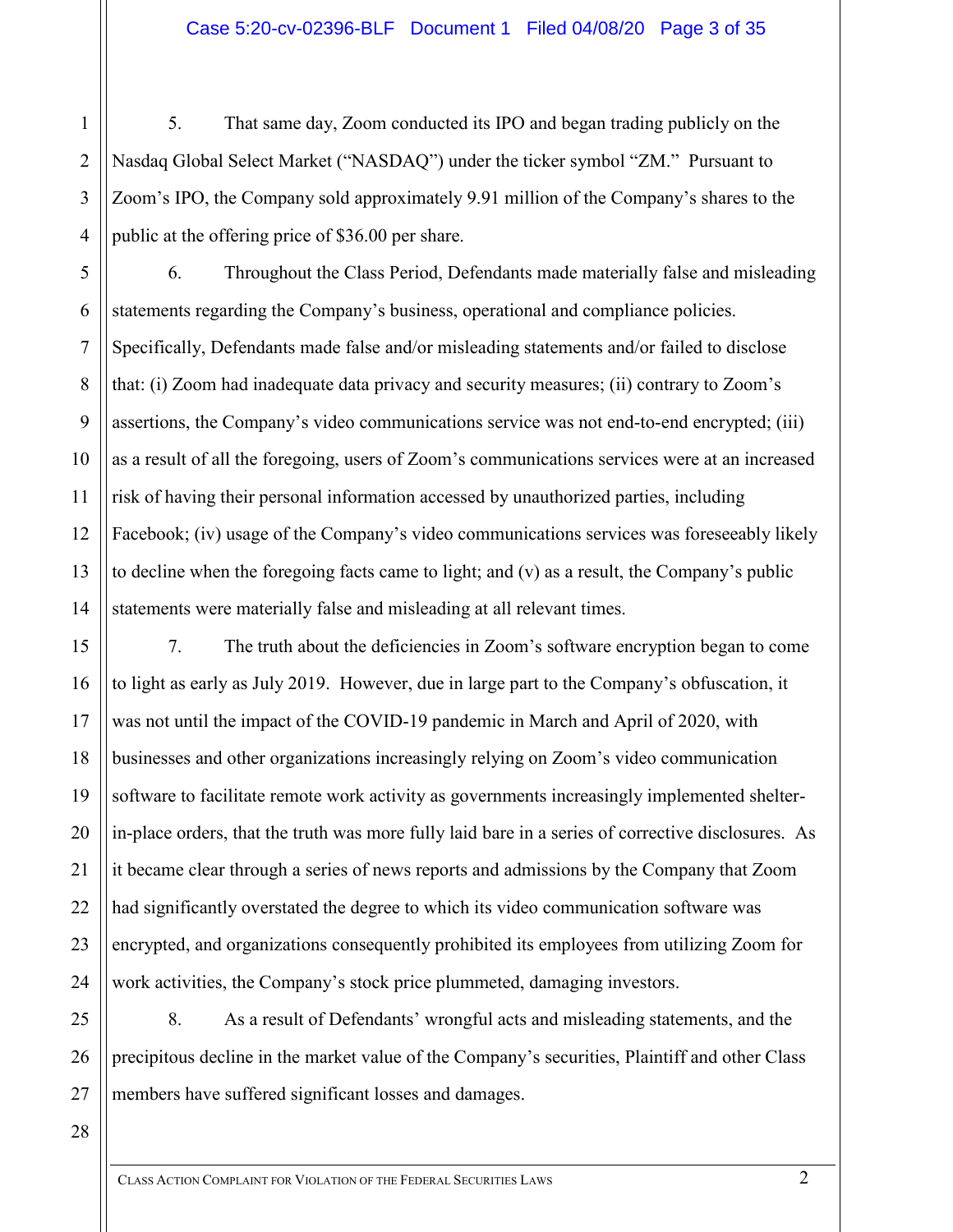1 2 3

4

5

6

7

# **JURISDICTION AND VENUE**

9. The claims asserted herein arise under Sections 10(b) and 20(a) of the Exchange Act (15 U.S.C. §§ 78j(b) and 78t(a)) and Rule 10b-5 promulgated thereunder by the SEC, 17 C.F.R. § 240.10b-5.

10. This Court has jurisdiction over the subject matter of this action pursuant to 28 U.S.C. §§ 1331 and 1337, and Section 27 of the Exchange Act, 15 U.S.C. § 78aa.

11. Venue is proper in this District pursuant to Section 27 of the Exchange Act, 15 U.S.C. § 78aa and 28 U.S.C. § 1391(b), as Zoom is headquartered in this District and many of the false and misleading statements alleged herein were disseminated from this District.

12. In connection with the acts alleged in this complaint, Defendants, directly or indirectly, used the means and instrumentalities of interstate commerce, including, but not limited to, the mails, interstate telephone communications, and the facilities of the national securities markets.

#### **PARTIES**

13. Plaintiff purchased Zoom securities during the Class Period, as set forth in the certification attached hereto, and was damaged as the result of Defendants' wrongdoing as alleged in this complaint.

14. Defendant Zoom is a Delaware corporation and is headquartered in San Jose, California. The Company's stock is listed on the NASDAQ, an efficient market, under the ticker symbol "ZM." As of March 20, 2020, Zoom reported 127,468,829 outstanding shares of its Class A common stock.

15. Defendant Eric S. Yuan ("Yuan"), was at all relevant times, Zoom's founder, Chief Executive Officer ("CEO"), and President.

16. Defendant Kelly Steckelberg ("Steckelberg"), was at all relevant times, Zoom's Chief Financial Officer ("CFO").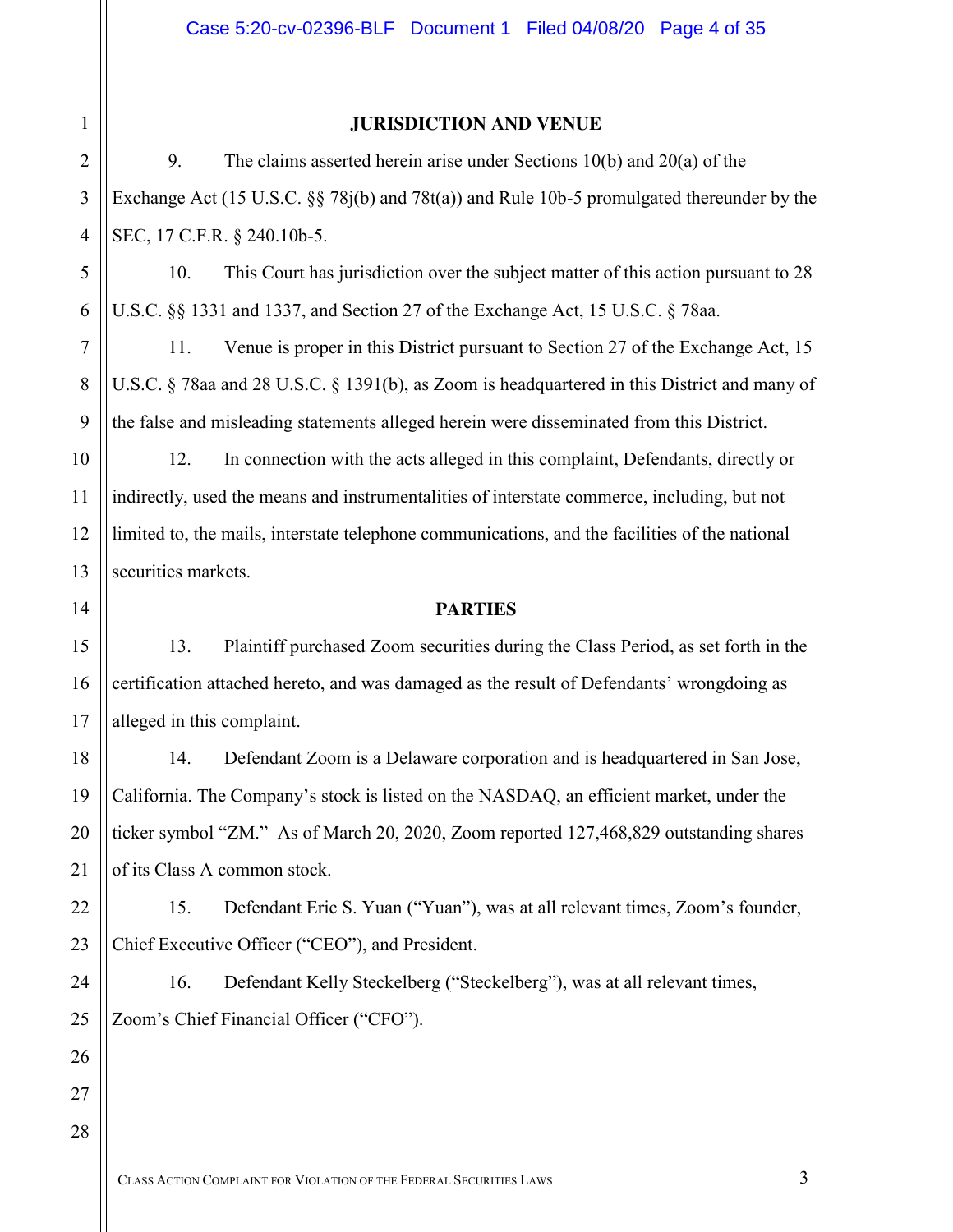17. Defendants Yuan and Steckelberg are sometimes referred to herein as the "Individual Defendants." Zoom and the Individual Defendants are collectively referred to herein as "Defendants."

4 6 8 10 12 13 14 15 18. The Individual Defendants, because of their positions with the Company, possessed the power and authority to control the contents of, *inter alia*, Zoom's quarterly reports, shareholder letters, press releases and presentations to securities analysts, money and portfolio managers and institutional investors, *i.e.*, the market. They were provided with copies of the Company's reports and press releases alleged herein to be misleading prior to or shortly after their issuance and had the ability and opportunity to prevent their issuance or cause them to be corrected. Because of their positions with the Company and their access to material non-public information available to them but not to the public, the Individual Defendants knew that the adverse facts specified herein had not been disclosed to and were being concealed from the public and that the positive representations being made were then materially false and misleading. The Individual Defendants are liable for the false and misleading statements pleaded herein.

# **SUBSTANTIVE ALLEGATIONS**

# **Background**

19. Zoom was founded in April 2011 by Defendant Yuan, and is headquartered in San Jose, California. The Company was originally known as Saasbee, Inc., and in February 2012 changed its name to Zoom Communications, Inc. The Company adopted its current name in May 2012. Zoom launched its first product, Zoom Meetings, in January 2013.

20. Zoom provides a video communications platform that allows users to connect through frictionless video, voice, chat, and content sharing. The Company's cloud-native platform enables face-to-face video experiences and connects users across various devices and locations in a single meeting. The Company serves education, entertainment/media, enterprise infrastructure, finance, healthcare, manufacturing, non-profit/not for profit and

28

1

2

3

5

7

9

11

16

17

18

19

20

21

22

23

24

25

26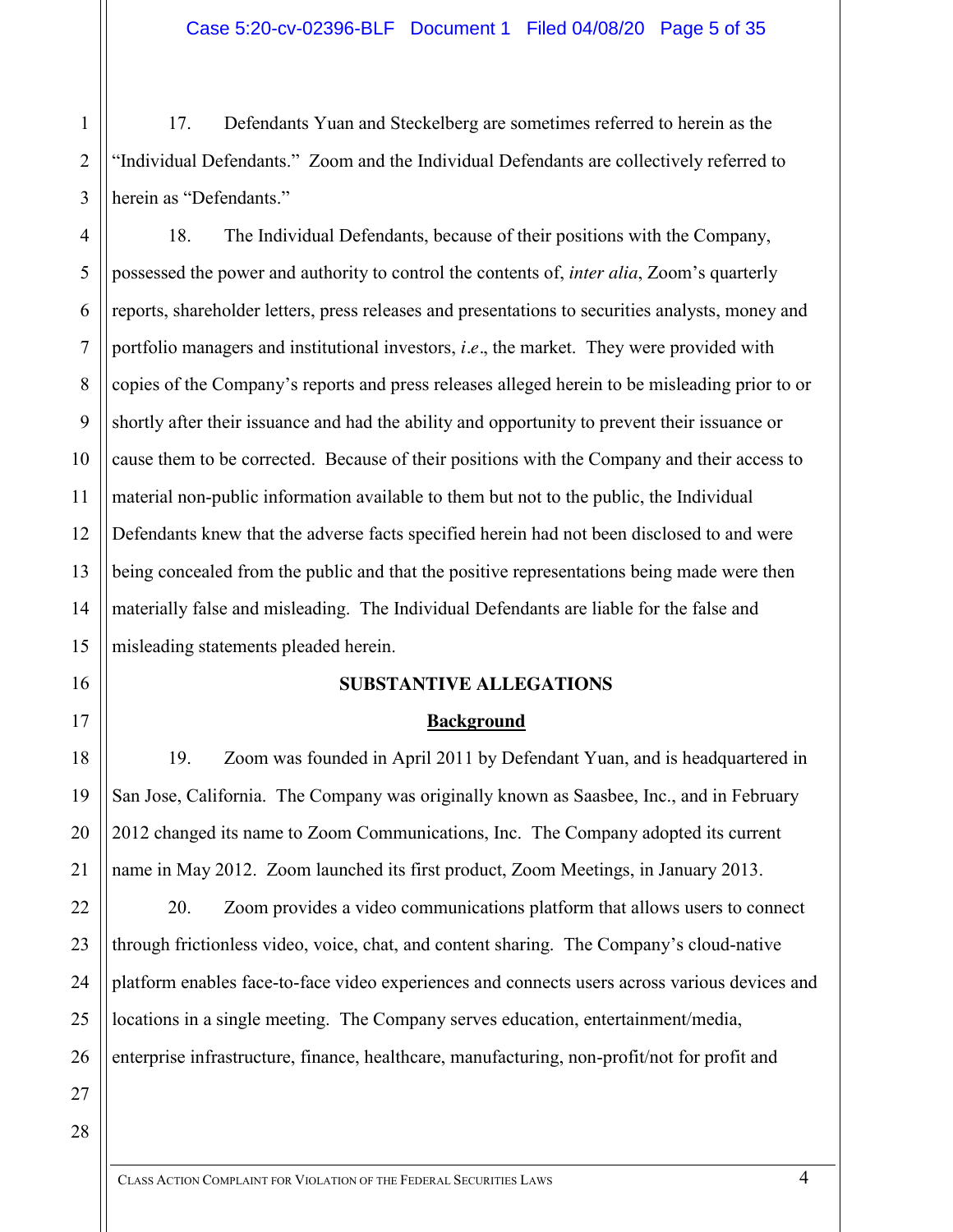1 2 social impact, retail/consumer products, and software/Internet industries, as well as individuals.

21. Zoom Meetings is the cornerstone of the Company's platform, that ties all of Zoom's other products and features together. Zoom Meetings provide HD video, voice, chat and content sharing across mobile devices, desktops, laptops, telephones and conference room systems. The Company touts Zoom Meetings as a flexible tool for on-the-go employees who rely on their mobile device or tablet throughout their business day as we are the only service to have mobile start, join, scheduling and screen sharing.

22. Features of Zoom Meetings includes Zoom Chat, which allows users to send texts, images, audio files and content instantly across desktop, laptop, tablet and mobile devices, as well as Zoom Rooms, a software-based conference room system, which enables users to have frictionless Zoom Meetings in their physical meeting spaces.

23. Zoom generates revenues through a subscription based business model. While its most basic suite of products is offered free of charge, it offers Pro, Business, and Enterprise subscriptions, which offer enhanced features such as longer meeting times and increased meeting participants.

24. On March 22, 2019, Zoom began the process to engage in its IPO. On that date, Zoom filed the Registration Statement with the SEC. Zoom filed amendments to the Registration Statement on April 8, 2019 and April 16, 2019. The Registration Statement was declared effective by the SEC on April 17, 2019. On April 18, 2019 Zoom filed its prospectus on SEC Form 424B4, which together with the Registration Statement, form the Offering Materials.

23 24 25 26 25. Zoom completed its IPO on April 18, 2019. In connection with the IPO, the company sold 9,911,434 shares of its stock for the price of \$36.00 per share. Additionally in the IPO, 10,958,131 shares of stock were also registered for resale by certain selling shareholders, including company insiders, investors, and affiliates. Finally the underwriters of Zoom's IPO were granted the option to purchase an additional 3,130,435 shares.

28

27

3

4

5

6

7

8

9

10

11

12

13

14

15

16

17

18

19

20

21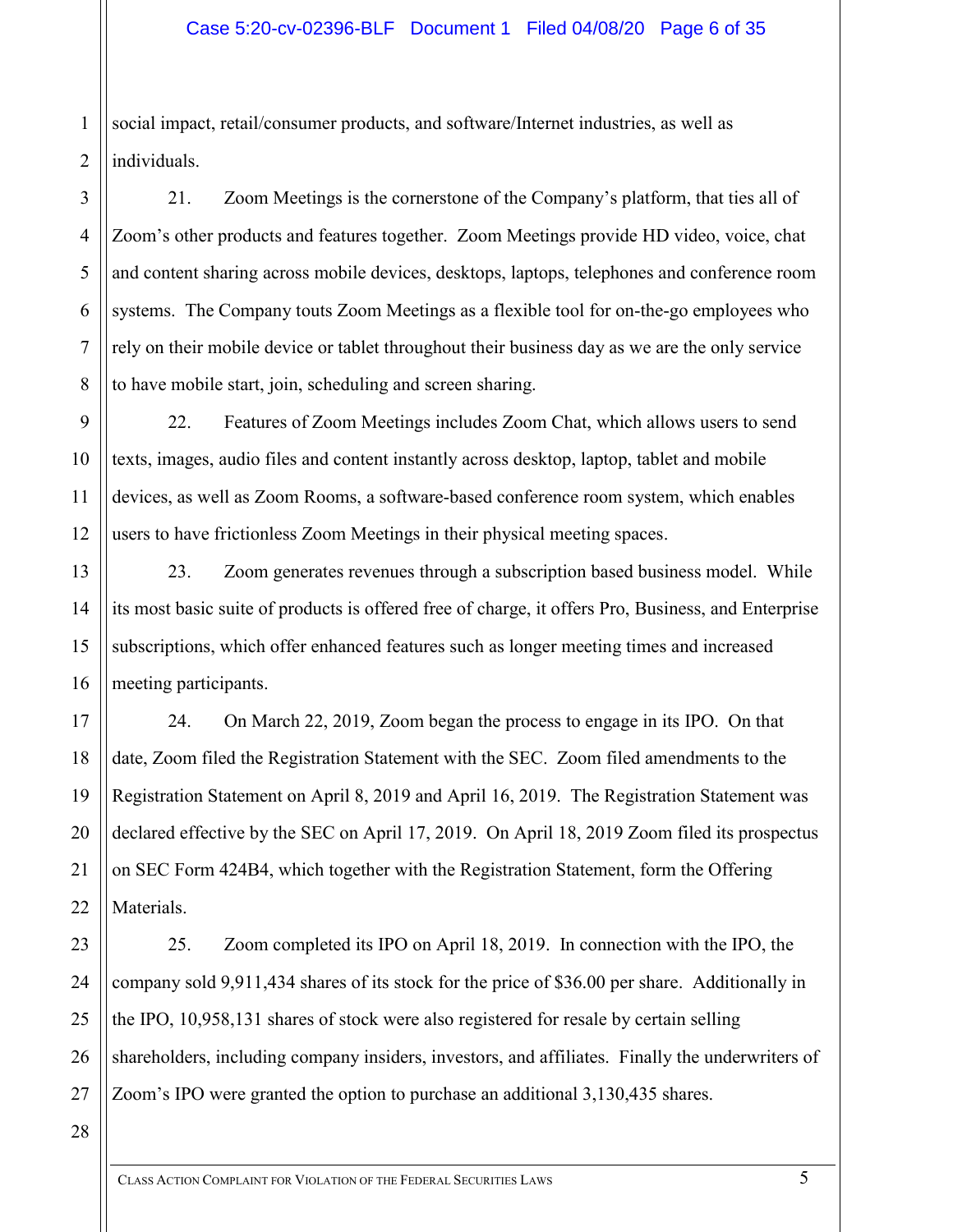# 1 2 3 4

5

6

7

8

9

10

11

12

13

14

15

16

17

18

19

20

21

22

23

24

25

# **Materially False and Misleading Statements in Connection with the IPO**

26. The Class Period begins on April 18, 2019, when Zoom conducted its IPO and its shares began publicly trading on the NASDAQ pursuant to the materially false or misleading statements or omissions contained in the Offering Documents. In the Offering Documents, Defendants touted that Zoom's "unique technology and infrastructure enable [inter alia] best-in-class reliability," and that Zoom "offer[s] robust security capabilities, including end-to-end encryption, secure login, administrative controls and role-based access controls."

27. Additionally, the Offering Documents touted that "[o]ne of the most important features of [Zoom's] platform is its broad interoperability with a range of diverse devices, operating systems and third-party applications"; that its "platform is accessible from the web and from devices running Windows, Mac OS, iOS, Android and Linux"; that the Company has "integrations with [inter alia] . . . a variety of other productivity, collaboration, data management and security vendors"; and that the Company "provide[s], develop[s] and create[s] applications for [its] platform partners that integrate[s] [its] platform with [its] partners' various offerings."

28. The Offering Documents also touted that, as part of Zoom's growth strategy, the Company "enable[s] developers to embed our platform into their own offerings through [inter alia] . . . [its] cross-platform software development kits (SDKs)," such as those the Company used, or would eventually use, when linking users' data to Facebook.

29. Additionally, the Offering Documents generally touted that Zoom's "cloudnative platform delivers reliable, high-quality video that is easy to use, manage and deploy, provides an attractive return on investment, is scalable and easily integrates with physical spaces and applications"; that such "rich and reliable communications lead to interactions that build greater empathy and trust"; and that Defendants "strive to live up to the trust our customers place in us by delivering a communications solution that 'just works.'"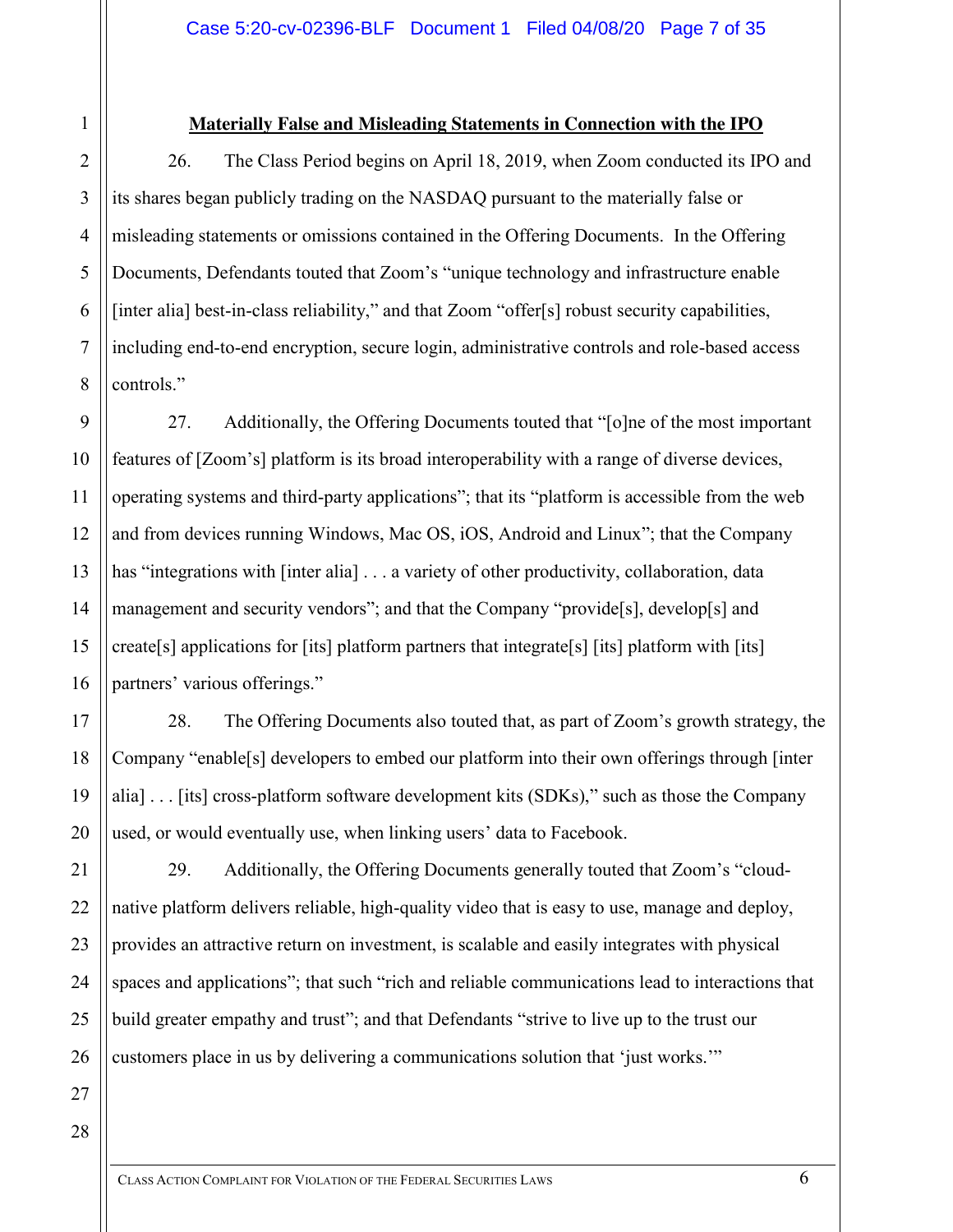2 3 30. The Offering Documents also assured investors that Zoom "strive[s] to comply with applicable laws, regulations, policies and other legal obligations relating to privacy, data protection and information security to the extent possible."

4 5 6 7 8 9 10 11 12 13 31. Finally, the Offering Documents contained generic, boilerplate representations concerning Zoom's risks related to cybersecurity, data privacy, and hacking, noting that the Company's "security measures have on occasion, in the past, been, and may in the future be, compromised"; that "[c]onsequently, our products and services may be perceived as not being secure," which "may result in customers and hosts curtailing or ceasing their use of our products, our incurring significant liabilities and our business being harmed"; and that "actual or perceived failure to comply with privacy, data protection and information security laws, regulations, and obligations could harm our business." Plainly, the foregoing risk warnings were generic "catchall" provisions that were not tailored to Zoom's actual known risks concerning weaknesses in its cybersecurity and data protection systems.

- 32. Additionally at the time of the IPO, Zoom had a published privacy policy which had been updated on March 19, 2019.<sup>1</sup> In the privacy policy, Zoom affirmed its commitment to protecting the data of its users, stating in pertinent part:
	- Security of your Personal Data

Zoom is committed to protecting the Personal Data you share with us. We utilize a combination of industry-standard security technologies, procedures, and organizational measures to help protect your Personal Data from unauthorized access, use or disclosure. When we transfer credit card information over the Internet, we protect it using Transport Layer Security (TLS) encryption technology.

# **False and Misleading Statements Following the IPO**

33. Zoom updated its privacy policy on December 31, 2019.<sup>2</sup> The updated privacy

24 policy contained substantively the same statements referenced in ¶ 32, *supra*.

Privacy Policy, ZOOM (Mar. 19, 2019),

27 [http://web.archive.org/web/20200406014841/https://zoom.us/docs/doc/Zoom-Security-White-](web.archive.org/web/20200406014841/https:/zoom.us/docs/doc/Zoom-Security-White-Paper.pdf)[Paper.pdf](web.archive.org/web/20200406014841/https:/zoom.us/docs/doc/Zoom-Security-White-Paper.pdf) (archived using Wayback Machine).

28

1

14

15

16

17

18

19

20

21

22

23

25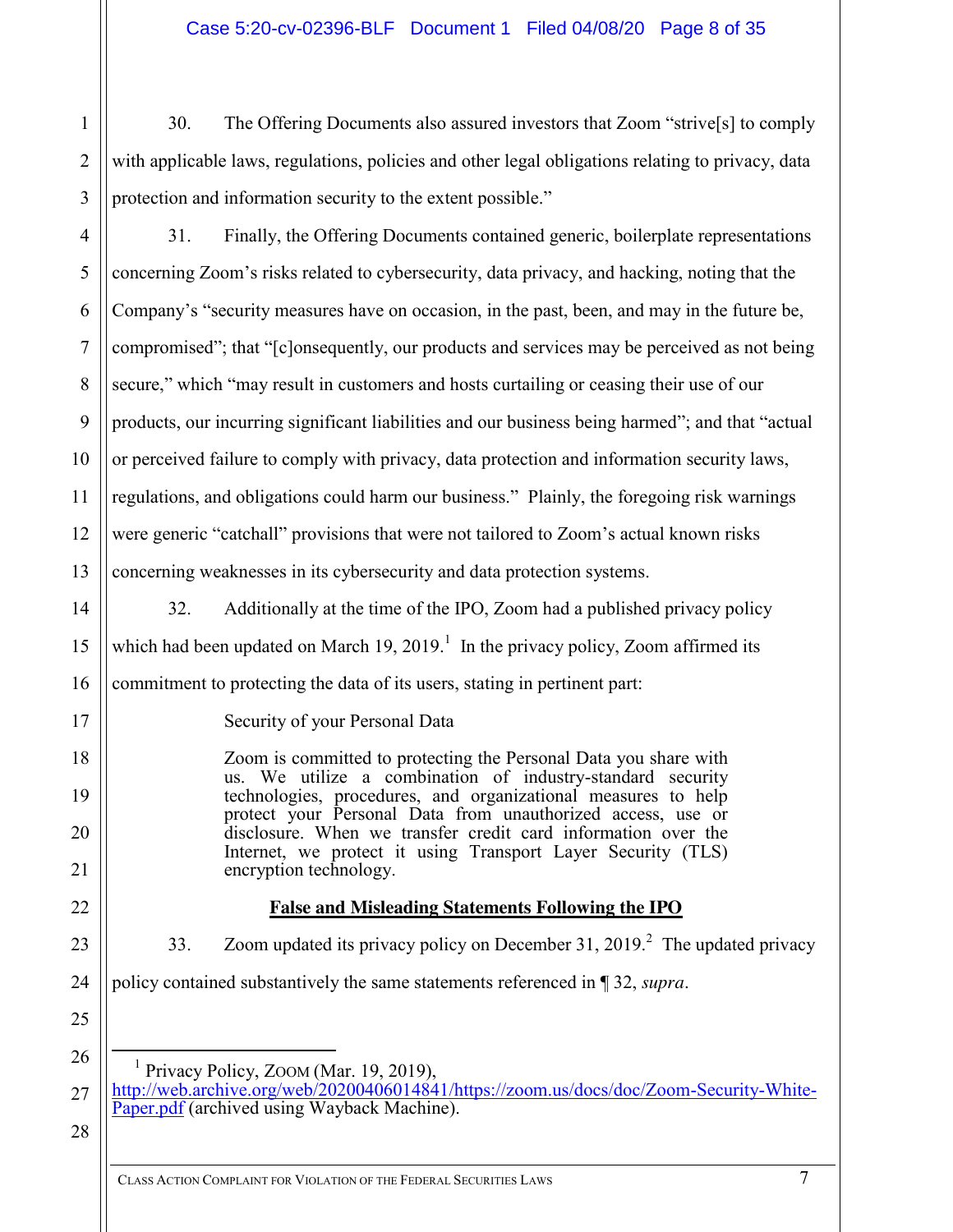1 2 3 4 5 6 7 8 34. On June 7, 2019, Zoom filed its first Quarterly Report on Form 10-Q with the SEC following its IPO, reporting the Company's financial and operating results for the quarter ended April 30, 2019 (the "1Q20 10-Q"). The 1Q20 10-Q contained substantively the same statements referenced in ¶¶ 27 and 29-31, *supra*, touting the way Zoom interacts with various operating systems and third-party applications, the trust its platform builds with customers and users, and the Company's efforts relating to privacy, data protection and information security; and providing generic "catch-all" provisions that were not tailored to Zoom's actual known risks concerning weaknesses in its cybersecurity and data protection systems.

35. Appended as an exhibit to the 1Q20 10-Q were signed certifications pursuant to the Sarbanes-Oxley Act of 2002 ("SOX"), wherein the Individual Defendants certified that the 1Q20 10-Q "fully complies with the requirements of Section 13(a) or 15(d) of the Securities Exchange Act of 1934 and that information contained in [the 1Q20 10-Q] fairly presents, in all material respects, the financial condition and results of operations of Zoom."

36. In or about June 2019, Zoom released a whitepaper detailing its security measures (the "Security Whitepaper").<sup>3</sup> In the Security Whitepaper, Zoom noted that the "*pre-meeting security capabilities are available to the meeting host*" included, *inter alia*, the ability to "*[e]nable an end-to-end (E2E) encrypted meeting*." Security Whitepaper, at 2. This was reiterated in the subsequent section entitled "Meeting Security." *Id.* at 3.

37. Additionally, as late as November 2019, Zoom's website noted that the meeting host could "*[s]ecure a meeting with end-to-end encryption*." <sup>4</sup> This statement remained live on Zoom's website throughout the Class Period.

38. The statements referenced in ¶¶ 26-37 were materially false and misleading because Defendants made false and/or misleading statements, as well as failed to disclose

 $^2$  Privacy Policy, ZOOM (Dec. 31, 2019), [https://web.archive.org/web/20200119034606/](https://web.archive.org/web/20200119034606/https:/zoom.us/privacy) [https://zoom.us/privacy](https://web.archive.org/web/20200119034606/https:/zoom.us/privacy) (archived using Wayback machine).

<sup>3</sup> *See* SECURITY GUIDE (2019), [http://web.archive.org/web/20200406014841/https://zoom.us/](web.archive.org/web/20200406014841/https:/zoom.us/docs/doc/Zoom-Security-White-Paper.pdf) [docs/doc/Zoom-Security-White-Paper.pdf](web.archive.org/web/20200406014841/https:/zoom.us/docs/doc/Zoom-Security-White-Paper.pdf) (archived using Wayback Machine)

<sup>4</sup> *See Security at Zoom*, Zoom, [https://web.archive.org/web/20191104094251/https://zoom.us/](https://web.archive.org/web/20191104094251/https:/zoom.us/security) [security](https://web.archive.org/web/20191104094251/https:/zoom.us/security) (archived using Wayback Machine).

28

9

10

11

12

13

14

15

16

17

18

19

20

21

22

23

24

25

26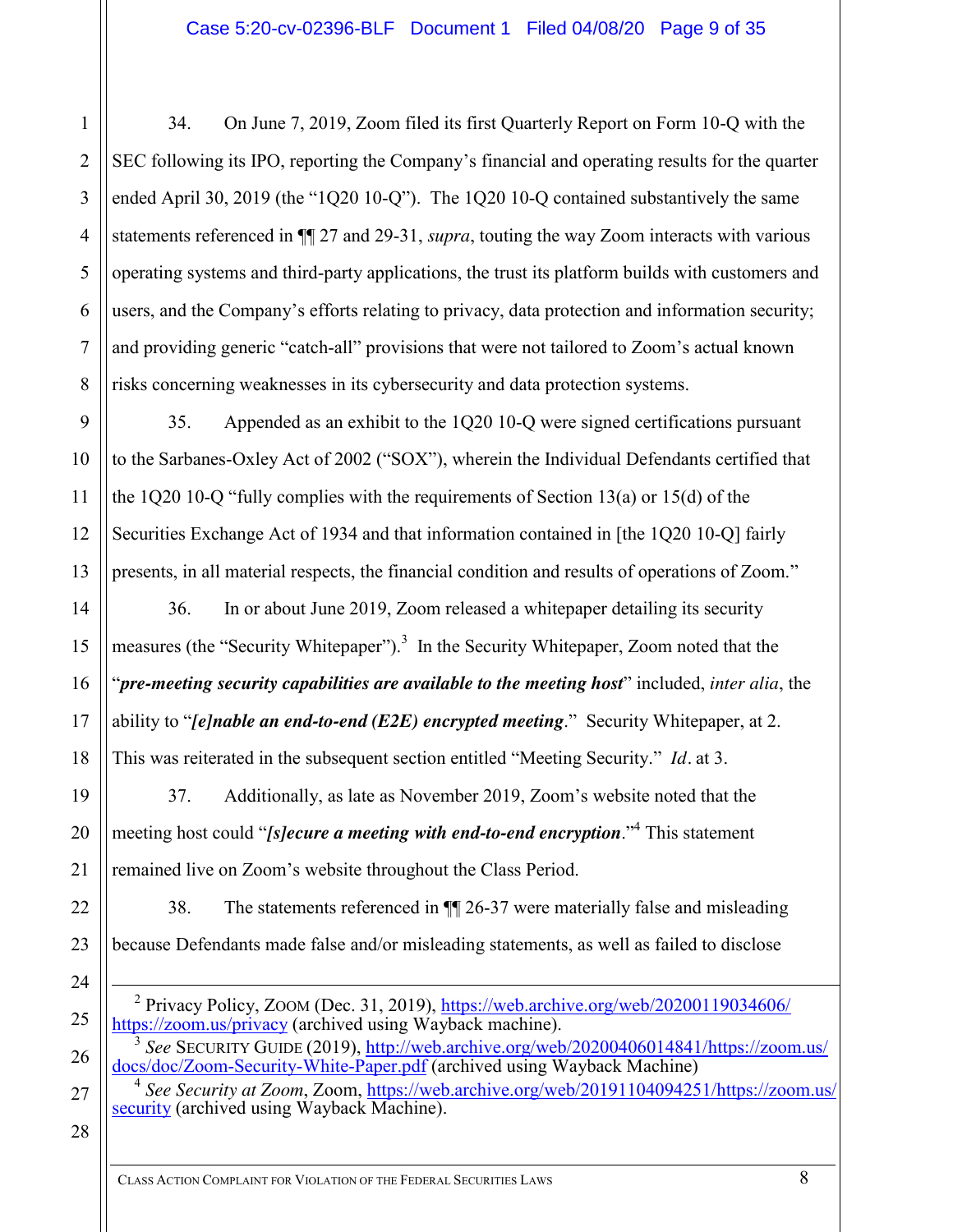2 3 4 5 6 7 8 9 material adverse facts about the Company's business, operational and compliance policies. Specifically, Defendants made false and/or misleading statements and/or failed to disclose that: (i) Zoom had inadequate data privacy and security measures; (ii) contrary to Zoom's assertions, the Company's video communications service was not end-to-end encrypted; (iii) as a result of all the foregoing, users of Zoom's communications services were at an increased risk of having their personal information accessed by unauthorized parties, including Facebook; (iv) usage of the Company's video communications services was foreseeably likely to decline when the foregoing facts came to light; and (v) as a result, the Company's public statements were materially false and misleading at all relevant times.

10 11

12

13

14

15

16

19

20

21

22

23

24

25

1

# **The Truth Is Partially Revealed**

39. On July 8, 2019, during intraday trading hours, security researcher Jonathan Leitschuh ("Leitschuh") published an article which allegedly exposed a flaw allowing hackers to take over Zoom webcams.<sup>5</sup> According to the article, "[a] vulnerability in the Mac Zoom Client allows any malicious website to enable your camera without your permission," and "[t]he flaw potentially exposes up to 750,000 companies around the world that use Zoom to conduct day-to-day business."

17 18 40. On this news, Zoom's stock price fell \$1.12 per share, or 1.22 percent, to close at \$90.76 per share on July 8, 2019.

41. Then, on July 11, 2019, public interest research center the Electronic Privacy Information Center ("EPIC") filed a complaint against Zoom before the U.S. Federal Trade Commission ("FTC"). The EPIC complaint alleged that the Company "placed at risk the privacy and security of the users of its services," that "Zoom intentionally designed their web conferencing service to bypass browser security settings and remotely enable a user's web camera without the consent of the user," and that, "[a]s a result, Zoom exposed users to the

<sup>26</sup> 27 5 *See* Jonathan Leitschuh, *Zoom Zero Day: 4+ Million Webcams & maybe an RCE? Just get them to visit your website!*, MEDIUM (July 8, 2019), [https://medium.com/bugbountywriteup/](https://medium.com/bugbountywriteup/zoom-zero-day-4-million-webcams-maybe-an-rce-just-get-them-to-visit-your-website-ac75c83f4ef5) [zoom-zero-day-4-million-webcams-maybe-an-rce-just-get-them-to-visit-your-website](https://medium.com/bugbountywriteup/zoom-zero-day-4-million-webcams-maybe-an-rce-just-get-them-to-visit-your-website-ac75c83f4ef5)[ac75c83f4ef5.](https://medium.com/bugbountywriteup/zoom-zero-day-4-million-webcams-maybe-an-rce-just-get-them-to-visit-your-website-ac75c83f4ef5)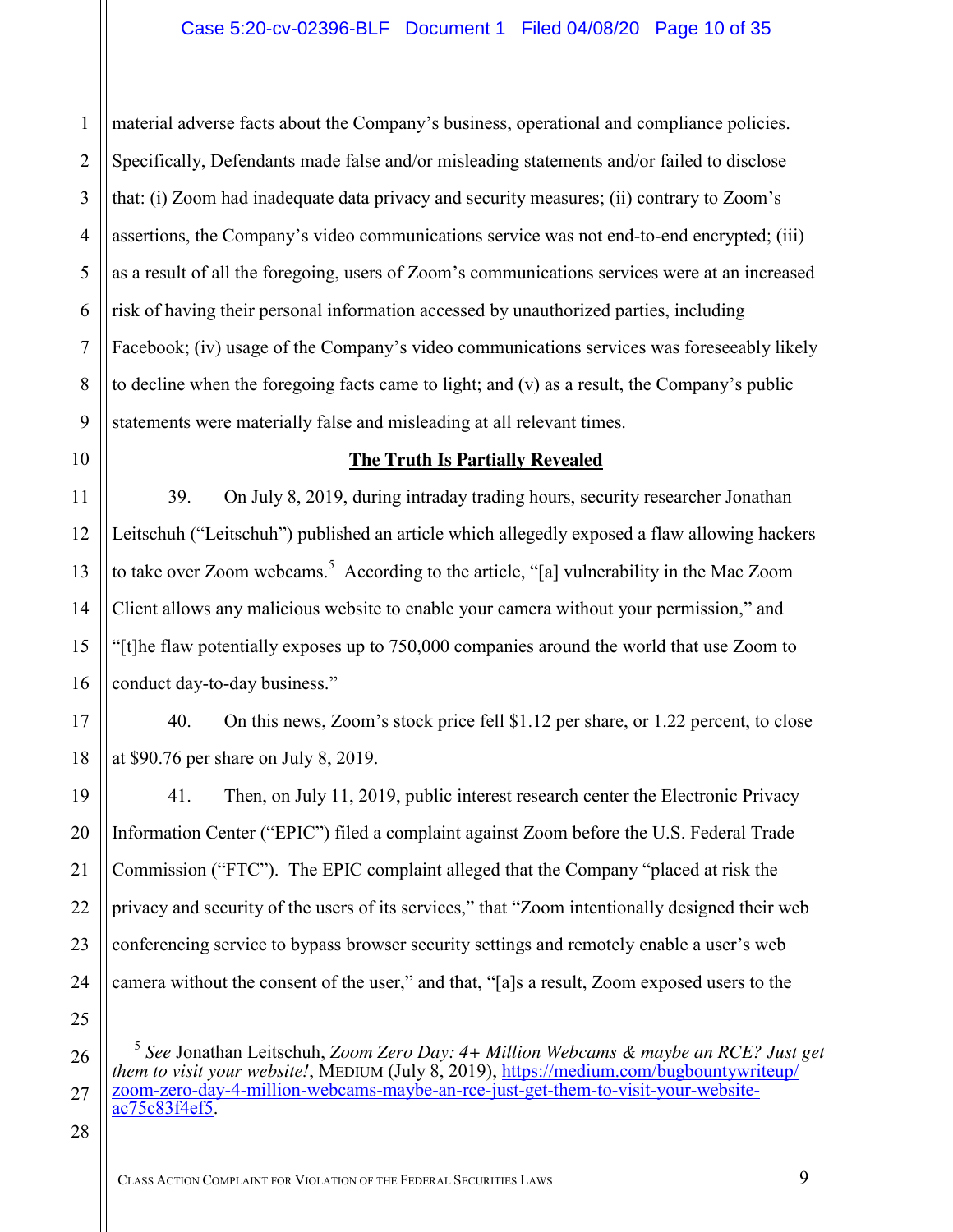# Case 5:20-cv-02396-BLF Document 1 Filed 04/08/20 Page 11 of 35

1 2 3 risk of remote surveillance, unwanted videocalls, and denial-of-service attacks." The complaint also alleged that "[w]hen informed of the vulnerabilities Zoom did not act until the risks were made public, several months after the matter was brought to the company's attention," that "Zoom exposed its users to a wide range of harms, many of which are ongoing," and that the Company's "business practices amount to unfair and deceptive practices under Section 5 of the FTC Act, subject to investigation and injunction by the [FTC]."

42. On this news, Zoom's stock fell \$1.32 per share, or 1.42 percent, to close at \$91.40 per share on July 11, 2019.

43. Following these disclosures, however, Zoom's stock price continued to trade at artificially inflated prices throughout the Class Period as a result of Defendants' continued misrepresentations and omissions concerning Zoom's data privacy and security mechanisms.

44. For example, on September 5, 2019, Zoom hosted an earnings call with investors and analysts to discuss the Company's second quarter financial results. In responding to a question regarding the Company's technology and architecture, Defendant Yuan stated, in relevant part:

> I think the combination of technology, ease-of-use, security will win the customer trust, right. If you look at all other solutions out there today, all of them architecture is very old, right? Not a design for modern video cloud -- video first architecture. That's why we're ahead of any of our competitors for several years. Otherwise, I will go back to work all the weekend.

45. Then, on September 13, 2019, Zoom filed a Quarterly Report on Form 10-Q with the SEC, reporting the Company's financial and operating results for the quarter ended July 31, 2019 (the "2Q20 10-Q"). The 2Q20 10-Q contained substantively the same statements referenced in ¶¶ 27, 29-31, and 34, *supra*, touting the way Zoom interacts with various operating systems and third-party applications, the trust its platform builds with customers and users, and the Company's efforts relating to privacy, data protection and information security; providing generic "catch-all" provisions that were not tailored to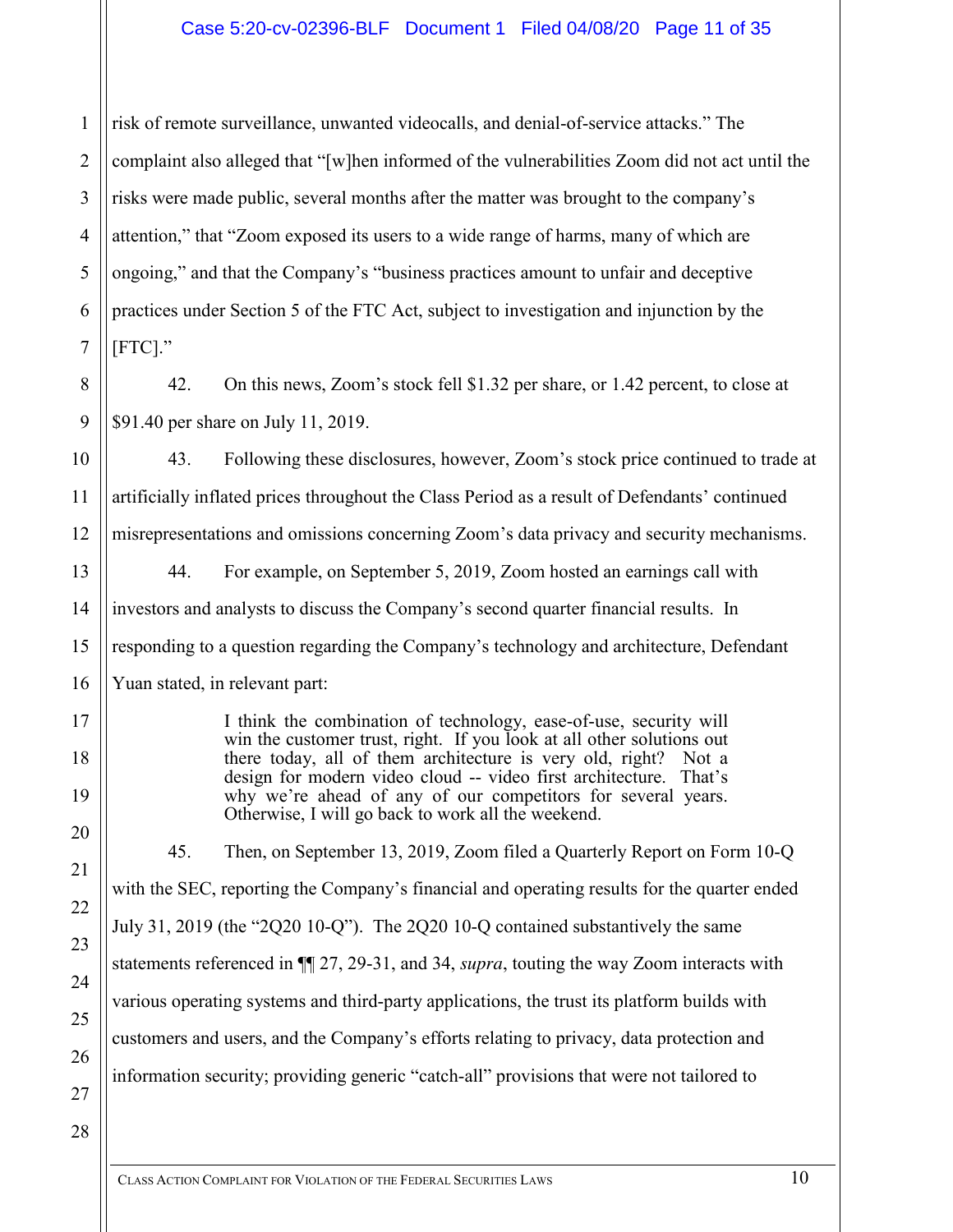1 2 3 4 Zoom's actual known risks concerning weaknesses in its cybersecurity and data protection systems; and containing SOX certifications signed by the Individual Defendants attesting to the accuracy and reliability of the financial report those certifications were appended to as an exhibit.

46. Additionally, in the 2Q20 10-Q's section dedicated to disclosing legal proceedings, Defendants asserted that "[w]e are not presently a party to any litigation the outcome of which, we believe, if determined adversely to us, would individually or taken together have a material adverse effect on our business, operating results, cash flows or financial condition," even despite the fact that legal proceedings had already been initiated by EPIC before the FTC on July 11, 2019, regarding Zoom's inadequate privacy and security measures, and at-risk software.

47. On December 9, 2019, Zoom filed another Quarterly Report on Form 10-Q with the SEC, reporting the Company's financial and operating results for the quarter ended October 31, 2019 (the "3Q20 10-Q"). The 3Q20 10-Q contained substantively the same statements referenced in ¶¶ 27, 29-31, 34, and 45, *supra*, touting the way Zoom interacts with various operating systems and third-party applications, the trust its platform builds with customers and users, the Company's efforts relating to privacy, data protection and information security, the lack of any legal proceedings likely to have a material adverse effect on the Company's business, operating results, cash flows or financial condition; providing generic "catch-all" provisions that were not tailored to Zoom's actual known risks concerning weaknesses in its cybersecurity and data protection systems; and containing SOX certifications signed by the Individual Defendants attesting to the accuracy and reliability of the financial report those certifications were appended to as an exhibit.

48. Zoom updated its privacy policy on February 23, 2020. $^6$  The updated privacy policy contained substantively the same statements referenced in ¶¶ 32 and 33, *supra*.

28

5

6

7

8

9

10

11

12

13

14

15

16

17

18

19

20

21

22

23

24

25

26

 <sup>6</sup> Privacy Policy, ZOOM (Feb. 23, 2020), [https://web.archive.org/web/20200314182734/](https://web.archive.org/web/20200314182734/https:/zoom.us/privacy) [https://zoom.us/privacy](https://web.archive.org/web/20200314182734/https:/zoom.us/privacy) (archived using Wayback machine).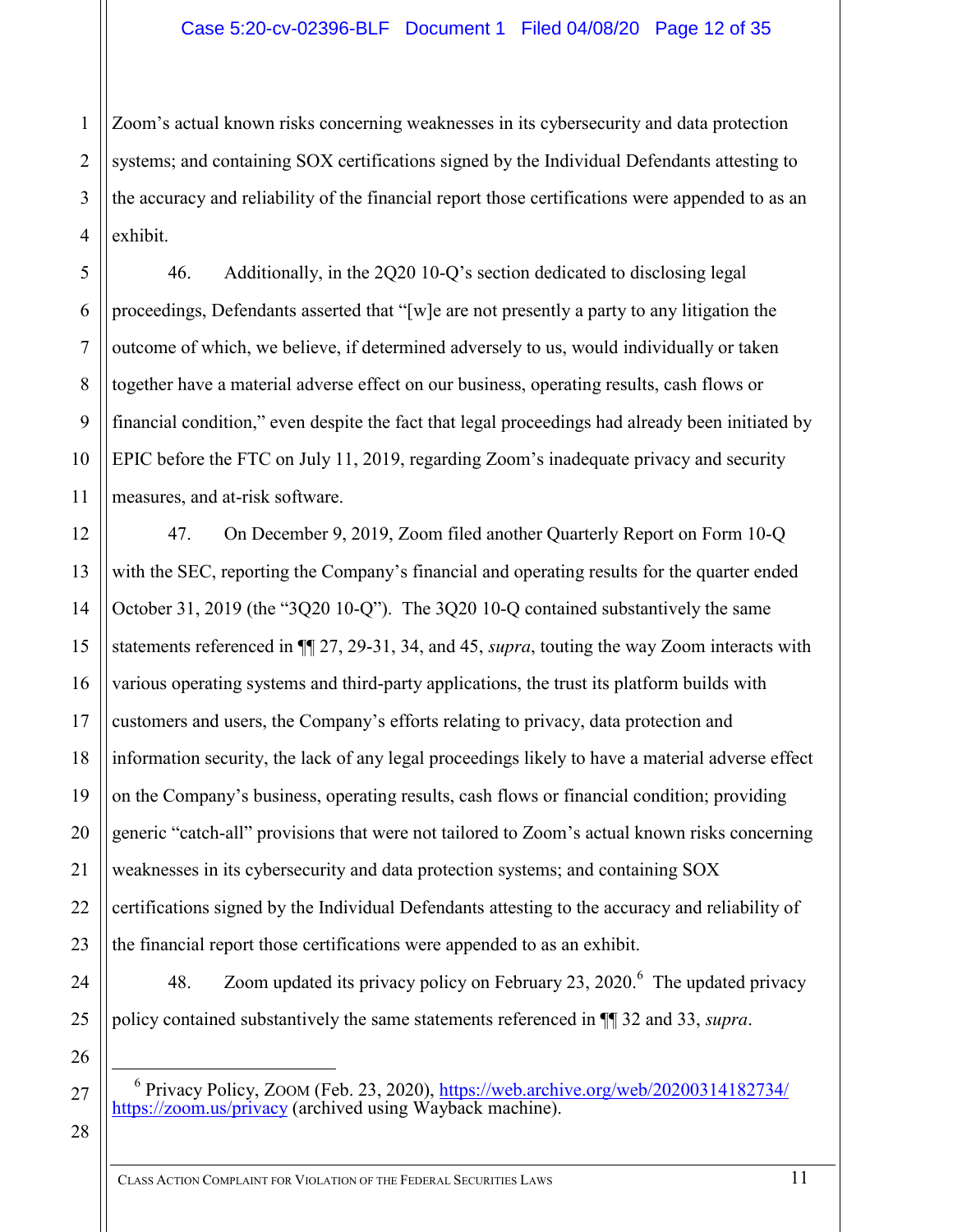49. On March 4, 2020, Zoom hosted an earnings call with investors and analysts to discuss the Company's fourth quarter financial results. On that call, and while discussing an example of the security and compliance that Zoom's services ensured for its users, Defendant Yuan stated, in relevant part:

> I also want to thank VMware for trusting Zoom. VMware has been providing all employees, globally, access to Zoom meetings and digital workspace, and will soon utilize a large deployment of Zoom Phone. The easy, single sign-on access to Zoom from any device is enabled to leverage the VMware Workspace ONE platform, allowing employees to access all the applications they need from their device of choice while ensuring security and compliance.

50. Zoom updated its privacy policy yet again on March 18, 2020.<sup>7</sup> The updated privacy policy contained substantively the same statements referenced in ¶¶ 32, 33, and 48, *supra*.

51. On March 20, 2020, Zoom filed its first Annual Report on Form 10-K with the SEC since its IPO, reporting the Company's financial and operating results for the quarter and year ended January 31, 2020 (the "2020 10-K"). As with the Offering Documents, the 2020 10-K touted that Zoom's "unique technology and infrastructure enable [inter alia] best-inclass reliability."

52. The 2020 10-K also touted that the Company's Zoom Video Webinars feature "easily integrates with [inter alia] Facebook Live . . . providing access to large bases of viewers," without disclosing how integration with Facebook could implicate users' personal data, if at all.

53. Additionally, the 2020 10-K contained substantively the same statements referenced in ¶¶ 27-31, 34, and 45, *supra*, touting the way Zoom interacts with various operating systems and third-party applications, how the Company employed SDKs to partner with other digital platforms and app providers, the trust its platform builds with customers and

<sup>7</sup> Privacy Policy, ZOOM (Mar. 18, 2020), [https://web.archive.org/web/20200325143843/](https://web.archive.org/web/20200325143843/https:/zoom.us/privacy) [https://zoom.us/privacy](https://web.archive.org/web/20200325143843/https:/zoom.us/privacy) (archived using Wayback machine).

28

1

2

3

4

5

6

7

8

9

10

11

12

13

14

15

16

17

18

19

20

21

22

23

24

25

26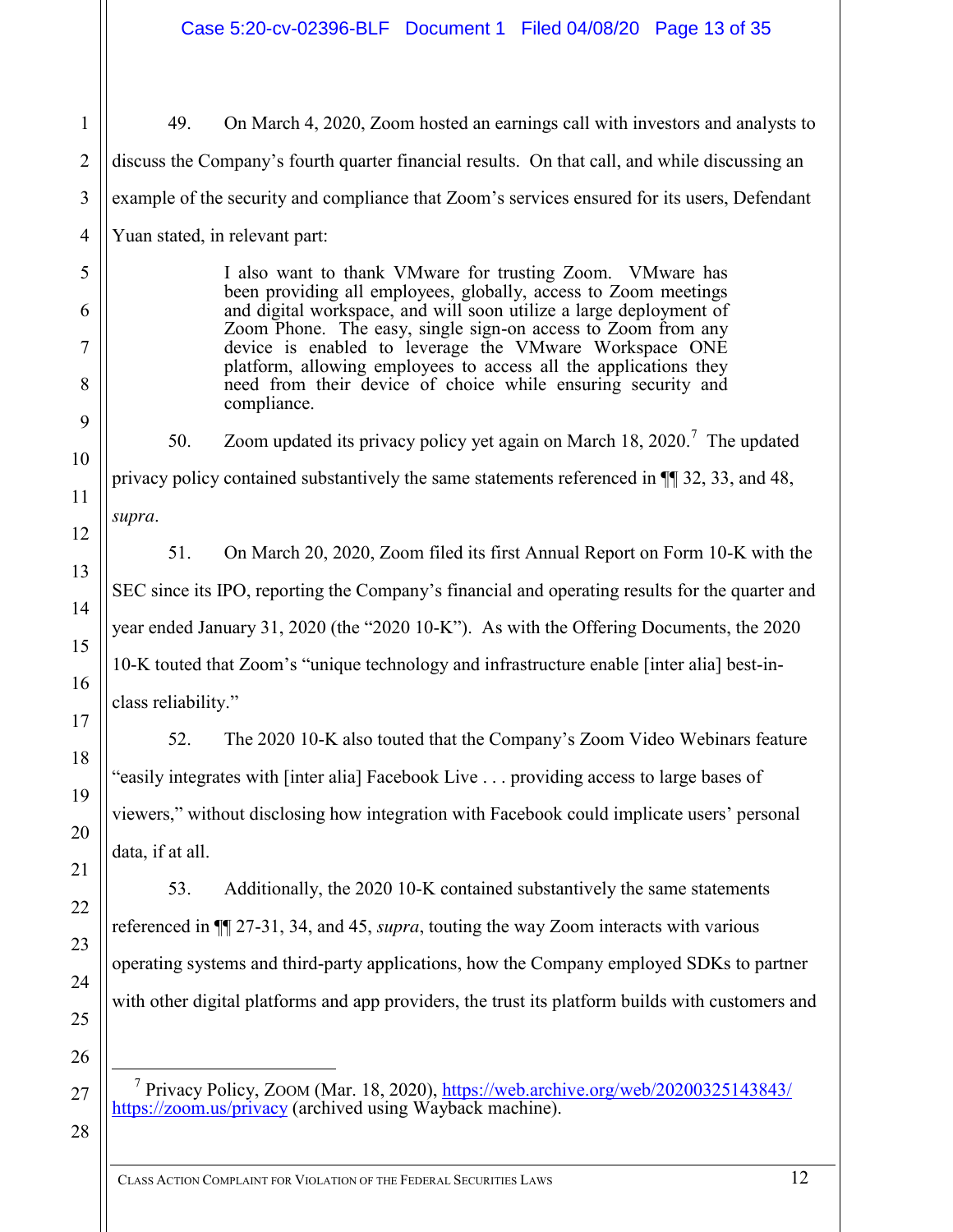1 2 3 4 5 6 7 users, the Company's efforts relating to privacy, data protection and information security, the lack of any legal proceedings likely to have a material adverse effect on the Company's business, operating results, cash flows or financial condition; providing generic "catch-all" provisions that were not tailored to Zoom's actual known risks concerning weaknesses in its cybersecurity and data protection systems; and containing SOX certifications signed by the Individual Defendants attesting to the accuracy and reliability of the financial report those certifications were appended to as an exhibit.

8 9 10 12 13 14 15 16 17 18 54. The statements referenced in ¶¶ 44-53 were materially false and misleading because Defendants made false and/or misleading statements, as well as failed to disclose material adverse facts about the Company's business, operational and compliance policies. Specifically, Defendants made false and/or misleading statements and/or failed to disclose that: (i) Zoom had inadequate data privacy and security measures; (ii) contrary to Zoom's assertions, the Company's video communications service was not end-to-end encrypted; (iii) as a result of all the foregoing, users of Zoom's communications services were at an increased risk of having their personal information accessed by unauthorized parties, including Facebook; (iv) usage of the Company's video communications services was foreseeably likely to decline when the foregoing facts came to light; and (v) as a result, the Company's public statements were materially false and misleading at all relevant times.

19

20

21

22

23

24

11

# **COVID-19 Causes Zoom's Usage Rates and Share Price to Skyrocket**

55. Throughout the first quarter of 2020 and moving into April 2020, the COVID-19 pandemic placed millions of people under directives from their state and local governments to "stay at home" or "shelter in place." Accordingly, Zoom video meetings subsequently exploded in popularity because they provided a much needed communication service to the millions of people.

25 26 27 56. Because of Zoom's purported security, reliability, and ease of use the Company was seemingly well-positioned to capture this new market and see exponential growth. Therefore, while the majority of the markets were experiencing historic losses due to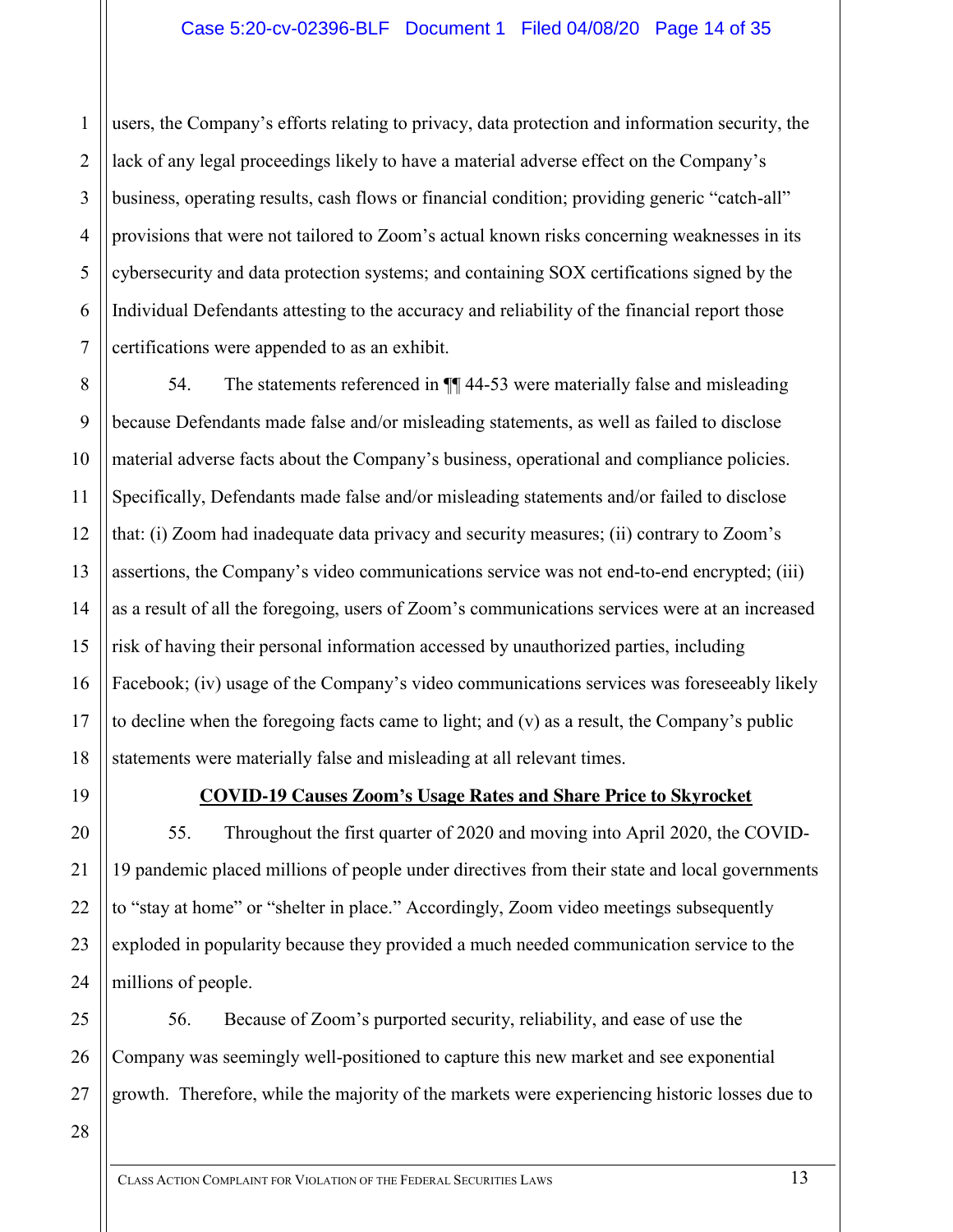2 3 4 the uncertainty surrounding COVID-19's impact on the global economy, Zoom shares soared. Specifically, while Zoom began 2020 with a share price of approximately \$68.00 per share, it enjoyed meteoric gains thereafter, reaching Class Period highs of approximately \$165.00 per share on March 23, 2020.

57. Zoom's exponentially increasing user base, however, would come with increased scrutiny into the Company's services. As revealed, *infra*, investors would soon learn that Zoom's long affirmed guarantees regarding privacy, security, and encryption, were anything but, thus revealing a lingering artificial inflation in the price of Zoom shares since the IPO. Further discussed, *infra*, Zoom insiders, including the Individual Defendants, cashed out when Zoom shares were at their apex, and directly on the cusp of these issues being revealed.

1

5

6

7

8

9

10

11

12

13

14

15

16

17

18

19

20

21

22

23

24

25

26

27

# **The Truth Is Fully Revealed Through Myriad Disclosures**

58. On March 26, 2020, *Motherboard*, reported that Zoom's "privacy policy do[es] [not] make clear . . . that the iOS version of the Zoom app is sending some analytics data to Facebook, even if Zoom users don't have a Facebook account," and that "Zoom is not forthcoming with the data collection or the transfer of it to Facebook."<sup>8</sup> The article also alleged that "[t]he Zoom app notifies Facebook when the user opens the app, [and provides] details on the user's device such as the model, the time zone and city they are connecting from, which phone carrier they are using, and a unique advertiser identifier created by the user's device which companies can use to target a user with advertisements." The article also disclosed that "[s]everal days after Motherboard reached out for comment and a day after the publication of this piece, Zoom confirmed the data collection in a statement to Motherboard."

59. Then, on March 27, 2020, Zoom issued a statement by Defendant Yuan, disclosing "a change that [Defendants] have made regarding the use of Facebook's SDK"

 8 Joseph Cox, *Zoom iOS App Sends Data to Facebook Even if You Don't Have a Facebook Account*, MOTHERBOARD (Mar. 26, 2020), [https://www.vice.com/en\\_us/article/k7e599/zoom-ios](https://www.vice.com/en_us/article/k7e599/zoom-ios-app-sends-data-to-facebook-even-if-you-dont-have-a-facebook-account)[app-sends-data-to-facebook-even-if-you-dont-have-a-facebook-account.](https://www.vice.com/en_us/article/k7e599/zoom-ios-app-sends-data-to-facebook-even-if-you-dont-have-a-facebook-account)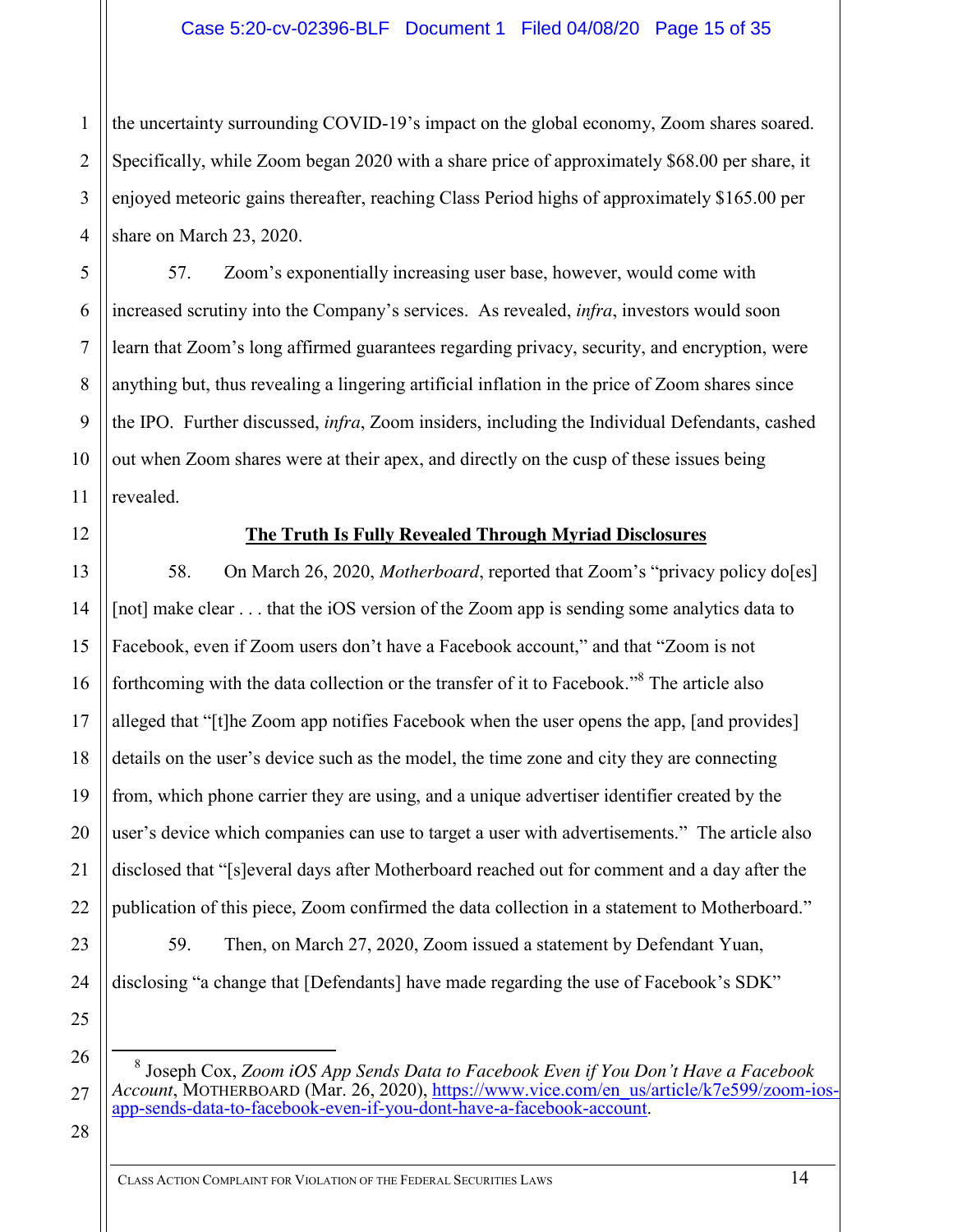after being "made aware on Wednesday, March 25, 2020, that the Facebook SDK was collecting device information unnecessary for us to provide our services."<sup>9</sup> Yuan admitted that "[t]he information collected by the Facebook SDK did not include information and activities related to meetings such as attendees, names, notes, etc., but rather included information about devices such as the mobile OS type and version, the device time zone, device OS, device model and carrier, screen size, processor cores, and disk space," and that, "therefore [Defendants] decided to remove the Facebook SDK in [the] iOS client and have reconfigured the feature so that users will still be able to log in with Facebook via their browser." Yuan also promised that Defendants "remain firmly committed to the protection of our users' privacy," and that Defendants were "reviewing our process and protocols for implementing these features in the future to ensure this does not happen again."

60. On March 29, 2020 Zoom updated its privacy policy to be more transparent in light of the recent public scrutiny.<sup>10</sup>

61. The next trading day, on March 30, 2020, the *New York Times* reported that Zoom was under scrutiny by the office of New York State Attorney General ("AG"), Letitia James ("James"), "for its data privacy and security practices."<sup>11</sup> According to the article, James's "office sent Zoom a letter asking what, if any, new security measures the company has put in place to handle increased traffic on its network and to detect hackers" in light of the recent COVID-19 pandemic. Specifically, the article, quoted James, who is "concerned that Zoom's existing security practices might not be sufficient to adapt to the recent and sudden surge in both the volume and sensitivity of data being passed through its network," and that, "[w]hile Zoom has remediated specific reported security vulnerabilities, [the office] would like to understand whether Zoom has undertaken a broader review of its security practices."

28

27

1

2

3

4

5

6

7

8

9

10

11

12

13

14

15

16

17

18

19

20

21

22

23

24

 <sup>9</sup> Eric S. Yuan, *Zoom's Use of Facebook's SDK in iOS Client*, ZOOM (Mar. 27, 2020), [https://blog.zoom.us/wordpress/2020/03/27/zoom-use-of-facebook-sdk-in-ios-client/.](https://blog.zoom.us/wordpress/2020/03/27/zoom-use-of-facebook-sdk-in-ios-client/)

<sup>10</sup> *See Privacy Policy*, ZOOM, [https://zoom.us/privacy.](https://zoom.us/privacy)

<sup>26</sup> <sup>11</sup> Danny Hakim and Natasha Singer, *New York Attorney General Looks Into Zoom's Privacy Practices*, N.Y. TIMES (Mar. 30, 2020), [https://www.nytimes.com/2020/03/30/technology/new](https://www.nytimes.com/2020/03/30/technology/new-york-attorney-general-zoom-privacy.html)[york-attorney-general-zoom-privacy.html.](https://www.nytimes.com/2020/03/30/technology/new-york-attorney-general-zoom-privacy.html)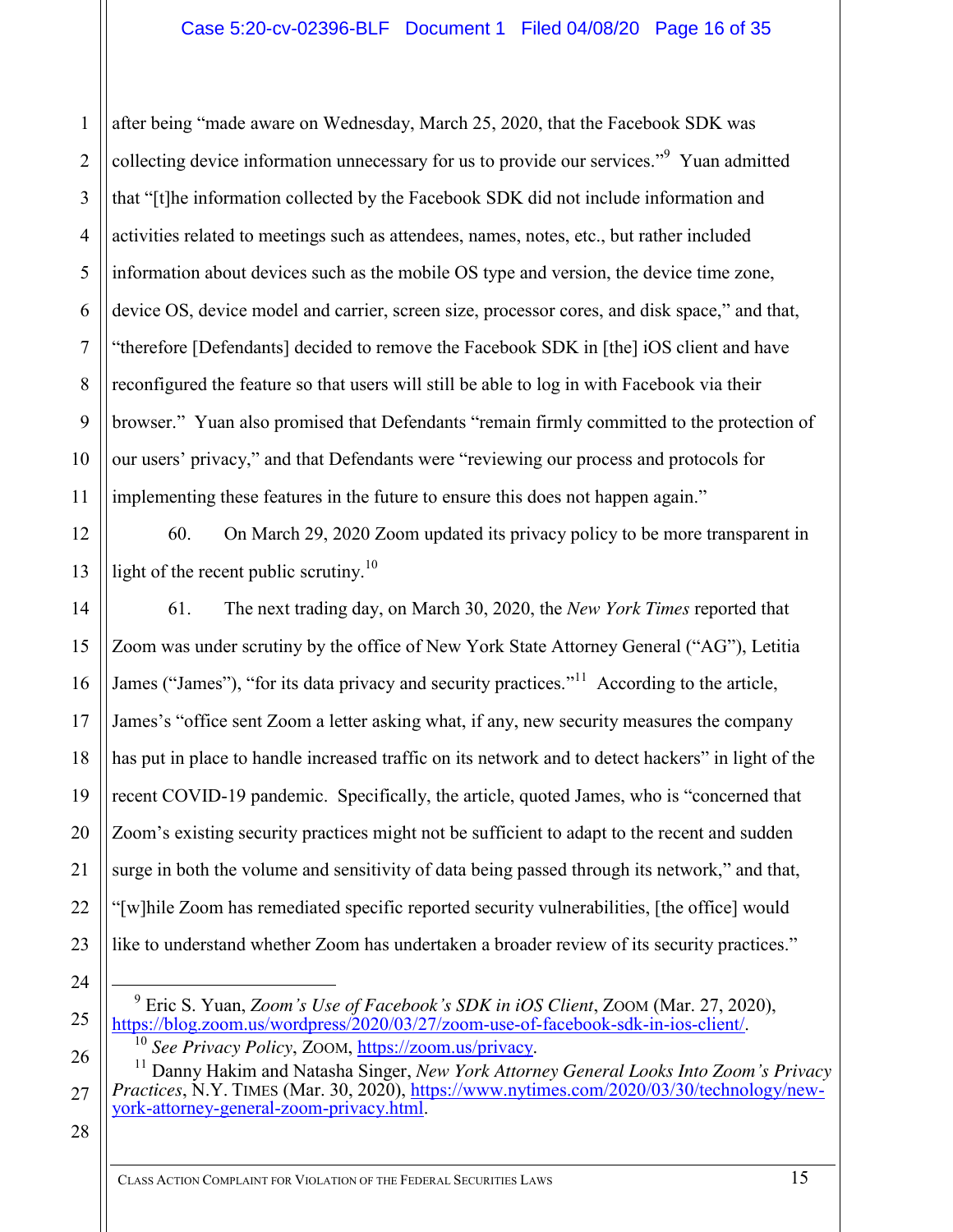1

2

3

4

5

6

7

8

9

10

11

12

13

14

15

16

17

18

19

20

21

22

23

24

25

26

27

28

62. According to the *New York Times* article, James's investigation cited, *inter alia*, Leitschuh's earlier findings regarding webcam security issues with the Zoom app, the complaint that followed from EPIC, the recent revelations from Vice Media's *Motherboard* article, and the Company's reactive rather than proactive approach to addressing these issues. The article also noted other concerns cited by James's office, including how "the [Zoom] app may be circumventing state requirements protecting student data." According to the article, "some children's privacy experts and parents said they were particularly concerned about how children's personal details might be used," and "[s]ome districts have prohibited educators from using Zoom as a distance-learning platform." The article also stated that, "[o]ver the last few weeks, internet trolls have exploited a Zoom screen-sharing feature to hijack meetings and do things like interrupt educational sessions or post white supremacist messages to a webinar on anti-Semitism—a phenomenon called 'Zoombombing.'"

63. That same day, *Bloomberg* reported that a user of Zoom's services had filed a lawsuit against the Company "who claims the popular video-conferencing service is illegally disclosing personal information."<sup>12</sup> Specifically, the lawsuit alleged that Zoom "collects information when users install or open the Zoom application and shares it, without proper notice, to third parties including Facebook Inc.," that "Zoom's privacy policy doesn't explain to users that its app contains code that discloses information to Facebook and potentially other third parties," and that the Company's "wholly inadequate program design and security measures have resulted, and will continue to result, in unauthorized disclosure of its users' personal information."

 12 Joel Rosenblatt, *Zoom Sued for Allegedly Illegally Disclosing Private Data*, BLOOMBERG (Mar. 30, 2020), [https://www.bloomberg.com/news/articles/2020-03-31/zoom-sued-for](https://www.bloomberg.com/news/articles/2020-03-31/zoom-sued-for-allegedly-illegally-disclosing-personal-data)[allegedly-illegally-disclosing-personal-data.](https://www.bloomberg.com/news/articles/2020-03-31/zoom-sued-for-allegedly-illegally-disclosing-personal-data)

CLASS ACTION COMPLAINT FOR VIOLATION OF THE FEDERAL SECURITIES LAWS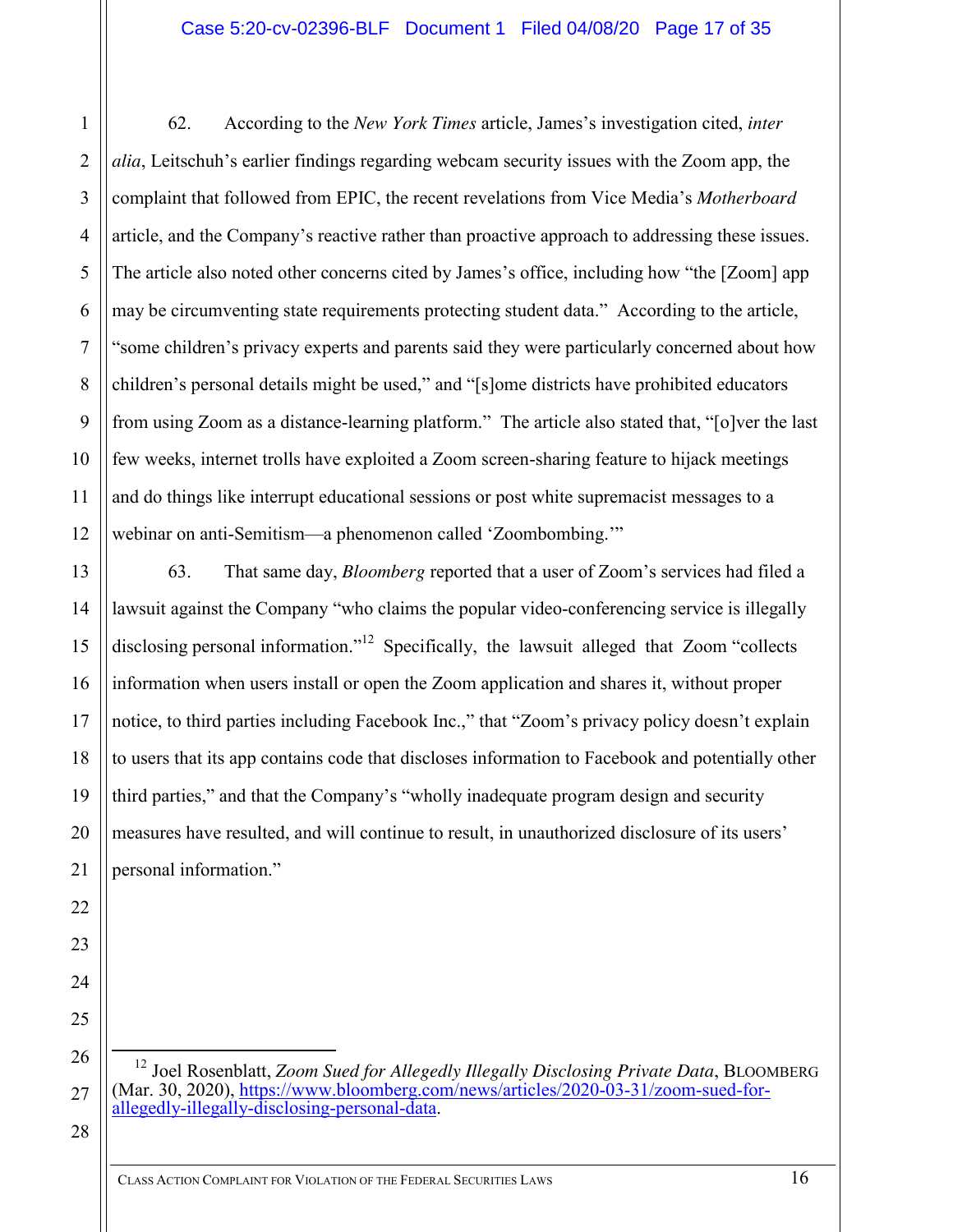64. Finally on March 30, 2020, the Federal Bureau of Investigation ("FBI") reportedly issued a warning about so-called "Zoom-bombing," the phenomenon identified by the *New York Times* where hackers can take over video-conferencing on the Company's app.<sup>13</sup>

65. Additionally, that same day *The Intercept* reported that Zoom's video conferencing software is not, in fact, end-to-end encrypted between meeting participants, contrary to the Company's assertions, and that Zoom was actually "using its own definition of the term, one that lets Zoom itself access unencrypted video and audio from meetings."<sup>14</sup> Specifically, *The Intercept* article noted that, "despite this misleading marketing, the service actually does not support end-to-end encryption for video and audio content, at least as the term is commonly understood," and it "[i]nstead it offers what is usually called transport encryption," which is less secure.

66. The article by *The Intercept* also disclosed that after the publication had reached out to Zoom for a comment about whether video meetings are actually end-to-end encrypted, a Zoom spokesperson wrote that, "[c]urrently, it is not possible to enable E2E [end-to-end] encryption for Zoom video meetings," and that Zoom video meetings use the same encryption methods offered by web servers to secure certain websites. As noted by *The Intercept* article, this is known as transport encryption, "which is different from end-to-end encryption because the Zoom service itself can access the unencrypted video and audio content of Zoom meetings."

67. On March 31, 2020, the second consumer class action was filed against the Company, captioned *Taylor v. Zoom Video Communications, Inc.*, No. 20-cv-0217 (N.D. Cal.).

68. On April 1, 2020, *Reuters* reported that Space Exploration Technologies Corp. ("SpaceX") had banned its employees from using Zoom's video conferencing software

28

1

2

3

4

5

6

7

8

9

10

11

12

13

14

15

16

17

18

19

20

21

22

23

24

25

26

<sup>&</sup>lt;sup>13</sup> Kristen Setera, *FBI Warns of Teleconferencing and Online Classroom Hijacking During COVID-19 Pandemic*, FBI (Mar. 30, 2020), [https://www.fbi.gov/contact-us/field](https://www.fbi.gov/contact-us/field-offices/boston/news/press-releases/fbi-warns-of-teleconferencing-and-online-classroom-hijacking-during-covid-19-pandemic)[offices/boston/news/press-releases/fbi-warns-of-teleconferencing-and-online-classroom](https://www.fbi.gov/contact-us/field-offices/boston/news/press-releases/fbi-warns-of-teleconferencing-and-online-classroom-hijacking-during-covid-19-pandemic)[hijacking-during-covid-19-pandemic.](https://www.fbi.gov/contact-us/field-offices/boston/news/press-releases/fbi-warns-of-teleconferencing-and-online-classroom-hijacking-during-covid-19-pandemic)

<sup>14</sup> Micah Lee and Yael Grauer, *Zoom Meetings Aren't End-to-End Encrypted, Despite Misleading Marketing*, THE INTERCEPT (Mar. 31, 2020), [https://theintercept.com/2020/03/31/](https://theintercept.com/2020/03/31/zoom-meeting-encryption/) [zoom-meeting-encryption/.](https://theintercept.com/2020/03/31/zoom-meeting-encryption/)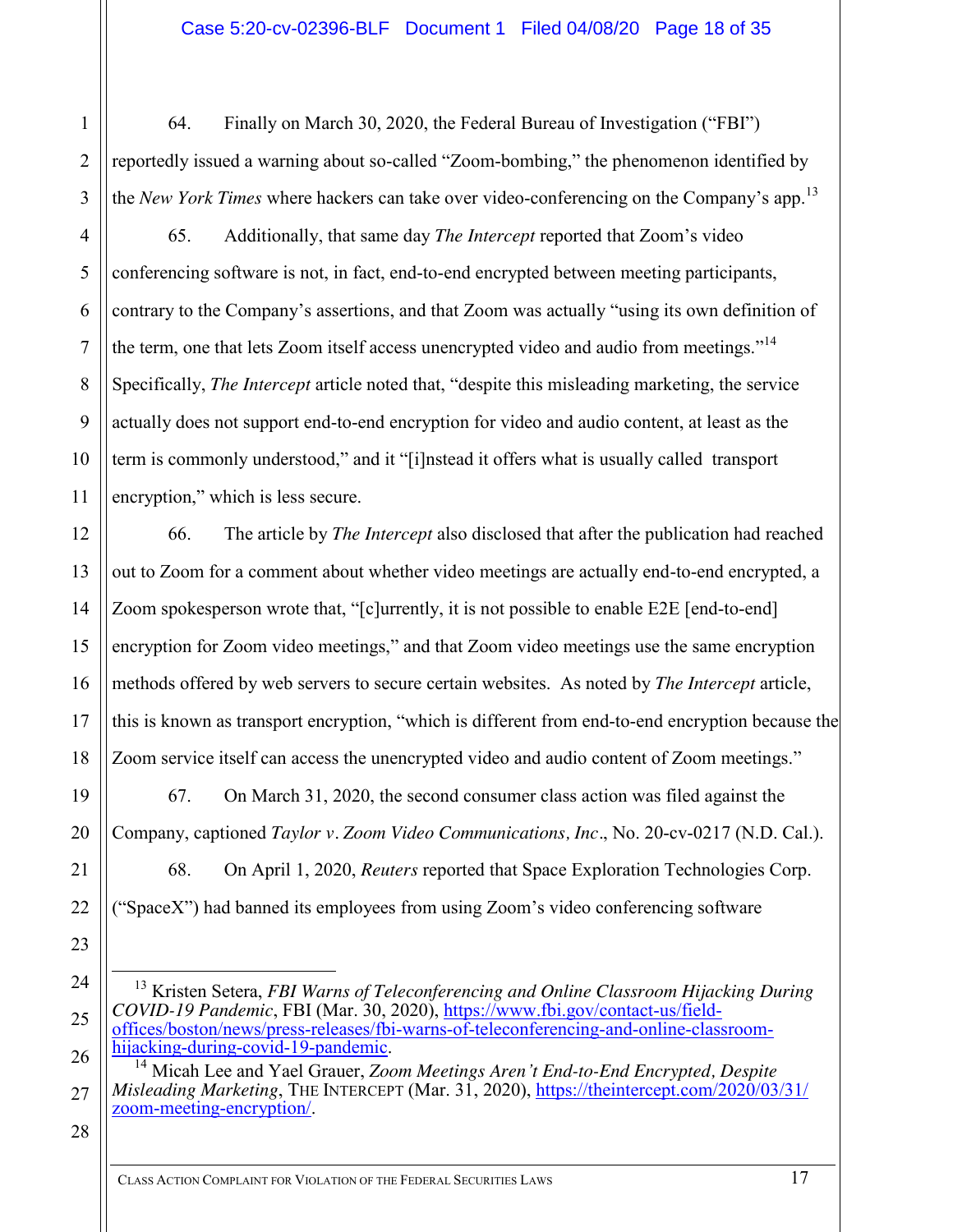# Case 5:20-cv-02396-BLF Document 1 Filed 04/08/20 Page 19 of 35

2 3 4 because of "significant privacy and security concerns," citing an internal memo reviewed by *Reuters* following the FBI's warning regarding "Zoombombing." 15 According to *Reuters*, the National Aeronautics and Space Administration (NASA), one of SpaceX's largest customers, also decided to ban employee use of Zoom's app.

69. Additionally on April 1, 2020, a blog reported that "Patrick Wardle, a macOS security researcher and former hacker for the National Security Agency, has uncovered two new local security vulnerabilities in the latest version of the Mac Zoom client."<sup>16</sup> The first noted flaw was related to Zoom's installation process "which is done without user interaction." Based on this process, "a user or piece of malware with low-level privileges can gain root access to a computer — the highest level of privilege." The second, more troubling flaw, according to the expose, "allows a local user or piece of malware to piggyback on Zoom's camera and microphone permissions." By virtue of this vulnerability, "[a]n attacker [could] inject malicious code into Zoom's process space and 'inherit' camera and microphone permissions, allowing them to hijack them without a user's knowledge."

70. In what would be a troubling day for the Company, *Motherboard* published another article detailing that a security flaw in Zoom's products was leaking users' email addresses and photos to strangers.17 The issue, according to the *Motherboard* article, was due to "Zoom's 'Company Directory' setting, which automatically adds other people to a user's lists of contacts if they signed up with an email address that shares the same domain." In practice, however, Zoom users who signed up with personal email addresses were "pooled . . .

28

1

5

6

7

8

9

10

11

12

13

14

15

16

17

18

19

20

21

22

23

24

 <sup>15</sup> Munsif Vengattil and Joey Roulette, *Elon Musk's SpaceX bans Zoom over privacy concerns –memo*, REUTERS (Apr. 1, 2020), [https://www.reuters.com/article/us-spacex-zoom-video](https://www.reuters.com/article/us-spacex-zoom-video-commn/elon-musks-spacex-bans-zoom-over-privacy-concerns-memo-idUSKBN21J71H)[commn/elon-musks-spacex-bans-zoom-over-privacy-concerns-memo-idUSKBN21J71H.](https://www.reuters.com/article/us-spacex-zoom-video-commn/elon-musks-spacex-bans-zoom-over-privacy-concerns-memo-idUSKBN21J71H) <sup>16</sup> Mike Peterson, *Two more macOS Zoom flaws surface, as lawsuit & government probe* 

*loom*, APPLE INSIDER (Apr. 1, 2020), [https://appleinsider.com/articles/20/04/01/two-more-macos](https://appleinsider.com/articles/20/04/01/two-more-macos-zoom-flaws-surface-as-lawsuit-government-probe-loom)[zoom-flaws-surface-as-lawsuit-government-probe-loom.](https://appleinsider.com/articles/20/04/01/two-more-macos-zoom-flaws-surface-as-lawsuit-government-probe-loom)

<sup>26</sup> 27 <sup>17</sup> Joseph Cox[,](https://www.vice.com/en_us/article/k7e95m/zoom-leaking-email-addresses-photos) *Zoom is Leaking Peoples ' Email Addresses and Photos to Strangers*, MOTHERBOARD (Apr. 1, 2020), https://www.vice.com/en\_us/article/k7e95m/zoom-leaking[email-addresses-photos.](https://www.vice.com/en_us/article/k7e95m/zoom-leaking-email-addresses-photos)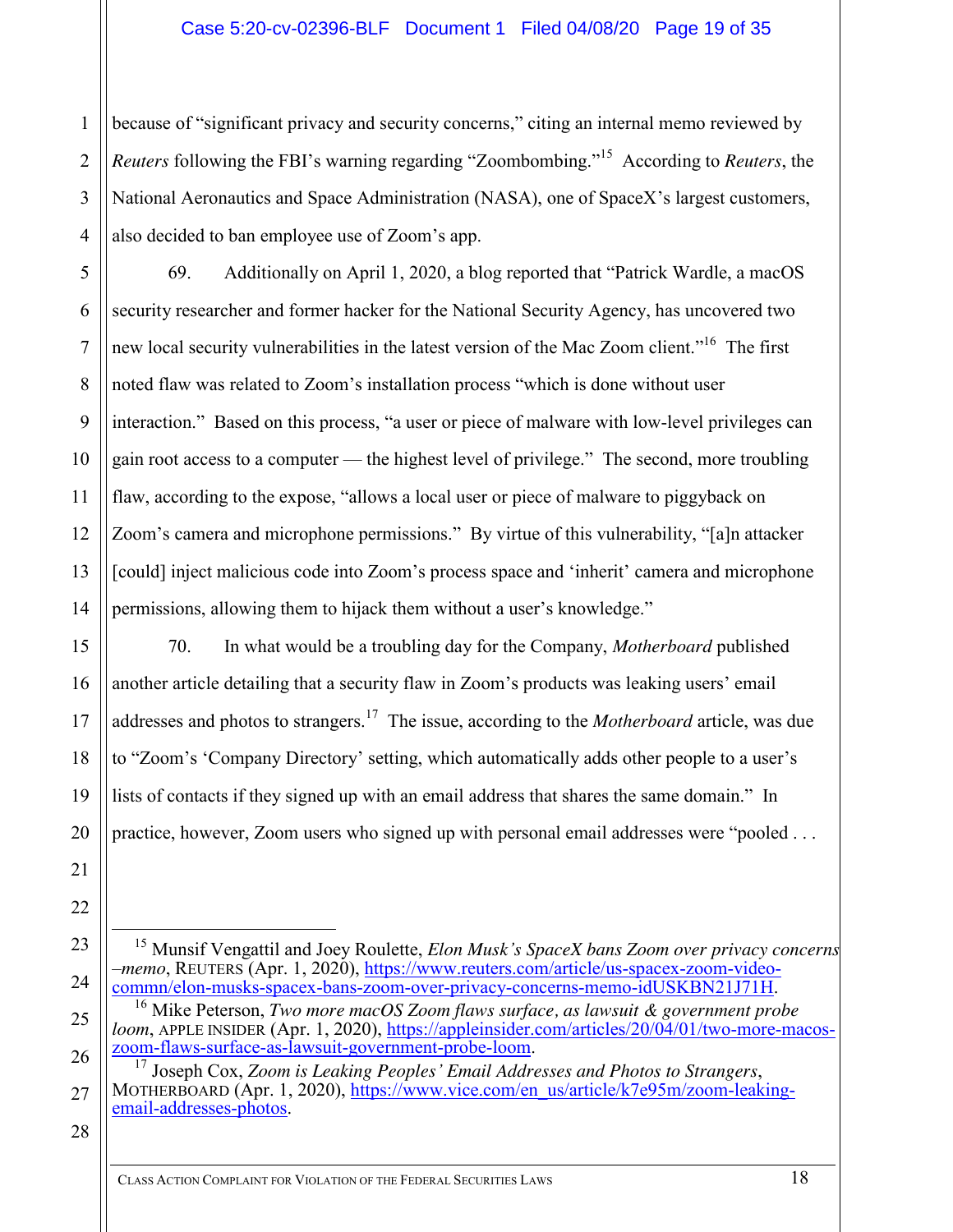1 2 together with thousands of other people as if they all worked for the same company, exposing their personal information to one another."

71. That same day, Defendant Yuan published a blog post entitled, "A Message to Our Users."<sup>18</sup> In the post, which was in response to mounting public outcry, Defendant Yuan admitted that "[the Company] recognize[s] that we have fallen short of the community's – and our own – privacy and security expectations."

14 72. On April 2, 2020, security expert Brian Krebs revealed that an automated tool had been created to the purpose of finding Zoom meetings to engage in online vandalism.<sup>19</sup> According to the article, because all Zoom meeting IDs consist of nine to eleven digits, hackers "figured out they can simply guess or automate the guessing of random IDs within that space of digits." To assist in the process, hackers had apparently constructed an automated tool known as "zWarDial" to seek out Zoom meetings to disrupt. Zoom responded to questions by stating that moving forward all meetings would be password protected by default.

73. Additionally on April 2, 2020, *The Verge* published an article also discussing zWarDial.<sup>20</sup> The article noted that "[i]n addition to being able to find around 100 meetings per hour, one instance of zWarDial can successfully determine a legitimate meeting ID 14 percent of the time."

74. Finally on April 2, 2020, *The New York Times* reported that "a data-mining feature on Zoom allowed some participants to surreptitiously have access to LinkedIn profile data about other users — without Zoom asking for their permission during the meeting or

3

4

5

6

7

8

9

10

11

12

13

15

16

17

18

19

20

21

22

23

24

25

26

 <sup>18</sup> Eric S. Yuan, *A Message to Our Users*, ZOOM (Apr. 1, 2020) [https://blog.zoom.us/](https://blog.zoom.us/wordpress/2020/04/01/a-message-to-our-users/) [wordpress/2020/04/01/a-message-to-our-users/.](https://blog.zoom.us/wordpress/2020/04/01/a-message-to-our-users/)

<sup>19</sup> Brian Krebs, *'War Dialing' Tool Exposes Zoom's Password Problems*, KREBS ON SECURITY (Apr. 2, 2020), [https://krebsonsecurity.com/2020/04/war-dialing-tool-exposes-zooms](https://krebsonsecurity.com/2020/04/war-dialing-tool-exposes-zooms-password-problems/)[password-problems/.](https://krebsonsecurity.com/2020/04/war-dialing-tool-exposes-zooms-password-problems/)

<sup>&</sup>lt;sup>20</sup> Jav Peters, *Automated tool can find 100 Zoom meeting IDs per hour*, THE VERGE (Apr. 2, 2020), [https://www.theverge.com/2020/4/2/21206061/zoom-meeting-id-zwardial-automated](https://www.theverge.com/2020/4/2/21206061/zoom-meeting-id-zwardial-automated-tool)[tool.](https://www.theverge.com/2020/4/2/21206061/zoom-meeting-id-zwardial-automated-tool)

<sup>28</sup>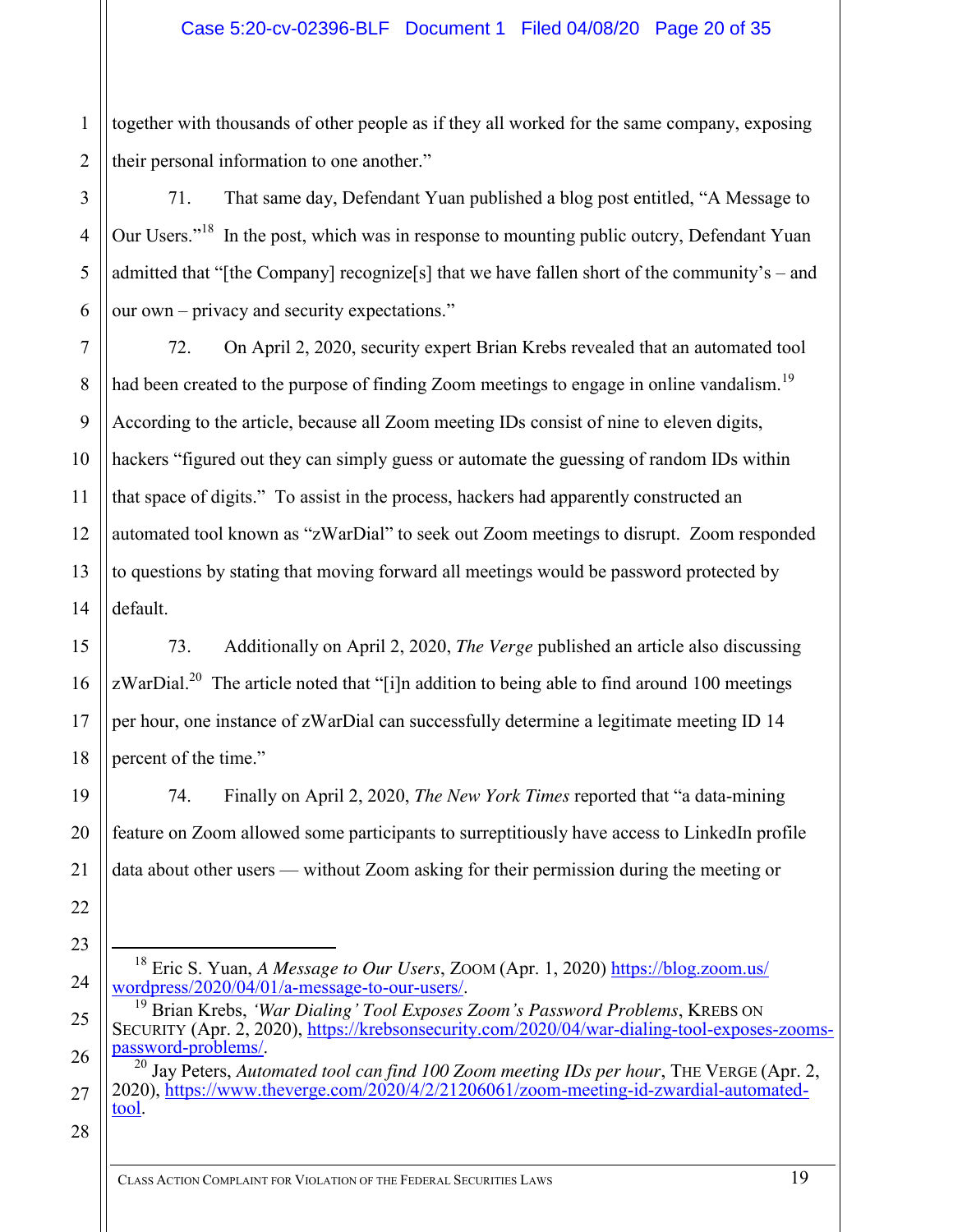even notifying them that someone else was snooping on them."<sup>21</sup> According to the article, "[t]he undisclosed data mining adds to growing concerns about Zoom's business practices at a moment when public schools, health providers, employers, fitness trainers, prime ministers and queer dance parties are embracing the platform."

75. In light of the storm of bad publicity concerns about the many vulnerabilities in the Zoom platform, the Company's share price experience significant declines. Specifically, between March 27, 2020, and April 2, 2020, Zoom's stock price fell \$29.77 per share, or 19.62 percent, to close at \$121.93 per share on April 2, 2020.

76. On April 3, 2020, *The Washington Post* reported that "[t]housands of personal Zoom videos have been left viewable on the open Web, highlighting the privacy risks to millions of Americans as they shift many of their personal interactions to video calls in an age of social distancing."<sup>22</sup> According to the article, "[v] ideos viewed by The Washington Post included one-on-one therapy sessions; a training orientation for workers doing telehealth calls that included people's names and phone numbers; small-business meetings that included private company financial statements; and elementary school classes, in which children's faces, voices and personal details were exposed." The article noted that "[m]any of the videos appear[ed] to have been recorded through Zoom's software and saved onto separate online storage space without a password." The article attributed the shocking oversight to the fact that "Zoom names every video recording in an identical way, a simple online search can reveal a long stream of videos elsewhere that anyone can download and watch."

77. Also on April 3, 2020, Citizen Lab, an interdisciplinary laboratory based at the Munk School of Global Affairs & Public Policy at the University of Toronto, published a report "examin[ing] the encryption that protects meetings in the popular Zoom teleconference

- 21 Aaron Krolik and Natasha Singer, *A Feature on Zoom Secretly Displayed Data From People's LinkedIn Profiles*, N.Y. TIMES (Apr. 2, 2020), [https://www.nytimes.com/2020/04/02/](https://www.nytimes.com/2020/04/02/technology/zoom-linkedin-data.html) [technology/zoom-linkedin-data.html.](https://www.nytimes.com/2020/04/02/technology/zoom-linkedin-data.html)
- <sup>22</sup> Drew Harwell, *Thousands of Zoom video calls left exposed on open Web*, WASH. POST (Apr. 3, 2020), [https://www.washingtonpost.com/technology/2020/04/03/thousands-zoom-video](https://www.washingtonpost.com/technology/2020/04/03/thousands-zoom-video-calls-left-exposed-open-web/)[calls-left-exposed-open-web/.](https://www.washingtonpost.com/technology/2020/04/03/thousands-zoom-video-calls-left-exposed-open-web/)

28

1

2

3

4

5

6

7

8

9

10

11

12

13

14

15

16

17

18

19

20

21

22

23

24

25

26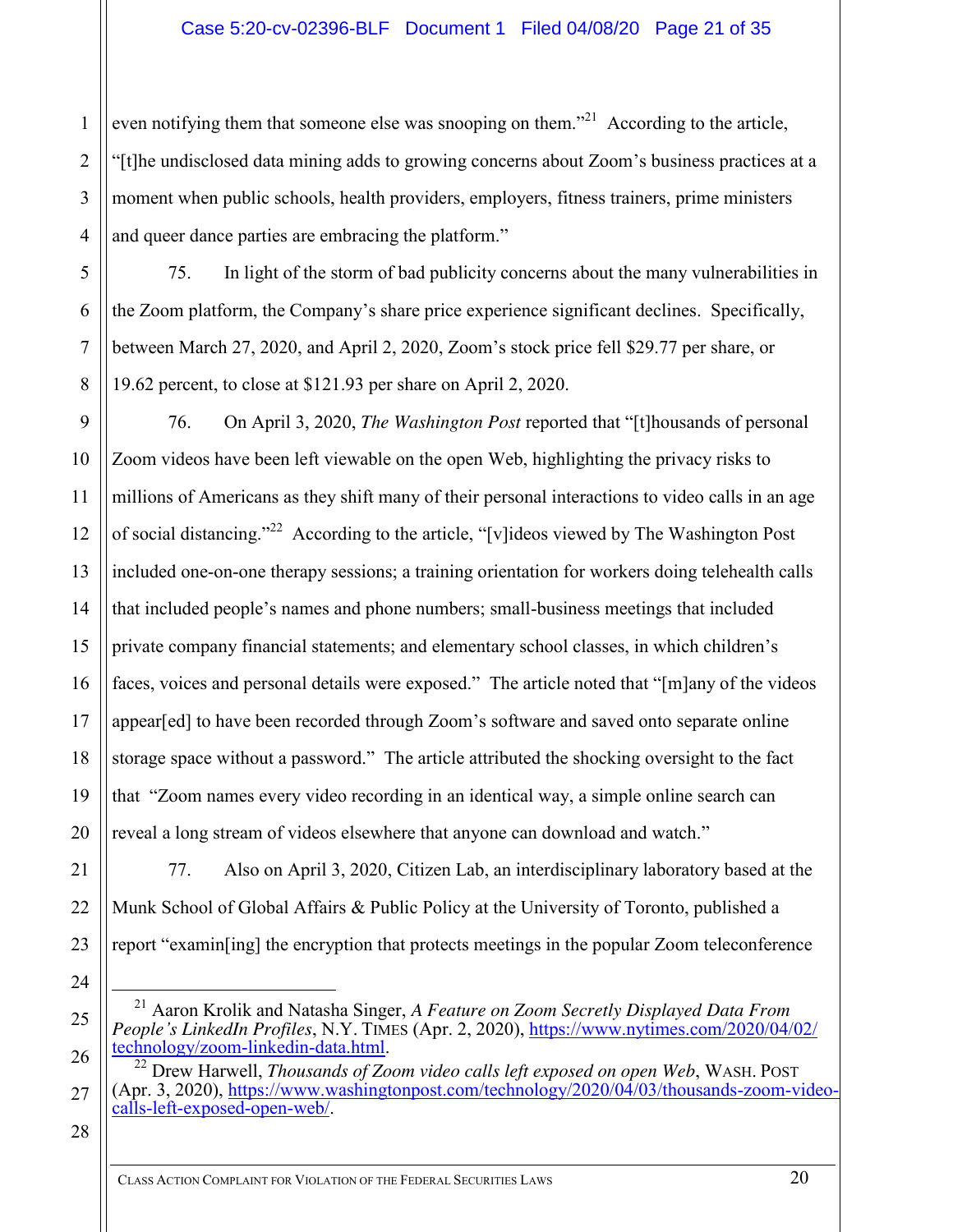app." 23 Citizen Lab found that Zoom has "rolled their own" (*i.e.*, built its own) encryption scheme, "which has significant weaknesses," and "identif[ied] potential areas of concern in Zoom's infrastructure, including observing the transmission of meeting encryption keys through China."

5 6 7 8 9 10 11 12 13 78. Later that day, during after-market hours, Zoom reportedly confirmed that, during its efforts to ramp up its server capacity to accommodate the massive influx of users over the past few weeks amid the COVID-19 pandemic, it "mistakenly" allowed two of its Chinese data centers to accept calls as a backup in the event of network congestion.<sup>24</sup> According to Defendant Yuan, "[d]uring normal operations, Zoom clients attempt to connect to a series of primary datacenters in or near a user's region, and if those multiple connection attempts fail due to network congestion or other issues, clients will reach out to two secondary datacenters off of a list of several secondary datacenters as a potential backup bridge to the Zoom platform."

79. Additionally on April 3, 2020, Democratic Rep. Jerry McNerney of California and eighteen of his Democratic colleagues from the House Committee on Energy and Commerce sent a letter to Yuan raising concerns and questions regarding the company's privacy practices. The letter requested a response from Zoom by April  $10^{25}$ 

80. On April 3, 2020, a third consumer class action was filed against the Company, captioned Ohlweiler v. Zoom Video Communications, Inc., No. 20-cv-03165 (C.D. Cal.).

81. On April 4, 2020, the *Wall Street Journal* reported that, in an interview with Defendant Yuan, Yuan had stated that "[i]f we mess up again, it's done," in discussing the

 23 *Move Fast and Roll Your Own Crypto: A Quick Look at the Confidentiality of Zoom Meetings*, CITIZEN LAB (Apr. 3, 2020), [https://citizenlab.ca/2020/04/move-fast-roll-your-own](https://citizenlab.ca/2020/04/move-fast-roll-your-own-crypto-a-quick-look-at-the-confidentiality-of-zoom-meetings/)[crypto-a-quick-look-at-the-confidentiality-of-zoom-meetings/.](https://citizenlab.ca/2020/04/move-fast-roll-your-own-crypto-a-quick-look-at-the-confidentiality-of-zoom-meetings/)

28

1

2

3

4

14

15

16

17

18

19

20

21

22

23

24

25

26

<sup>24</sup> Eric S. Yuan, *Response to Research From University of Toronto's Citizen Lab*, ZOOM (Apr. 3, 2020), [https://blog.zoom.us/wordpress/2020/04/03/response-to-research-from-university-of](https://blog.zoom.us/wordpress/2020/04/03/response-to-research-from-university-of-torontos-citizen-lab/)[torontos-citizen-lab/.](https://blog.zoom.us/wordpress/2020/04/03/response-to-research-from-university-of-torontos-citizen-lab/)

<sup>&</sup>lt;sup>25</sup> Available at [https://mcnerney.house.gov/sites/mcnerney.house.gov/files/Letter%20to%20](https://mcnerney.house.gov/sites/mcnerney.house.gov/files/Letter%20to%20Zoom_04.03.2020.pdf) [Zoom\\_04.03.2020.pdf.](https://mcnerney.house.gov/sites/mcnerney.house.gov/files/Letter%20to%20Zoom_04.03.2020.pdf)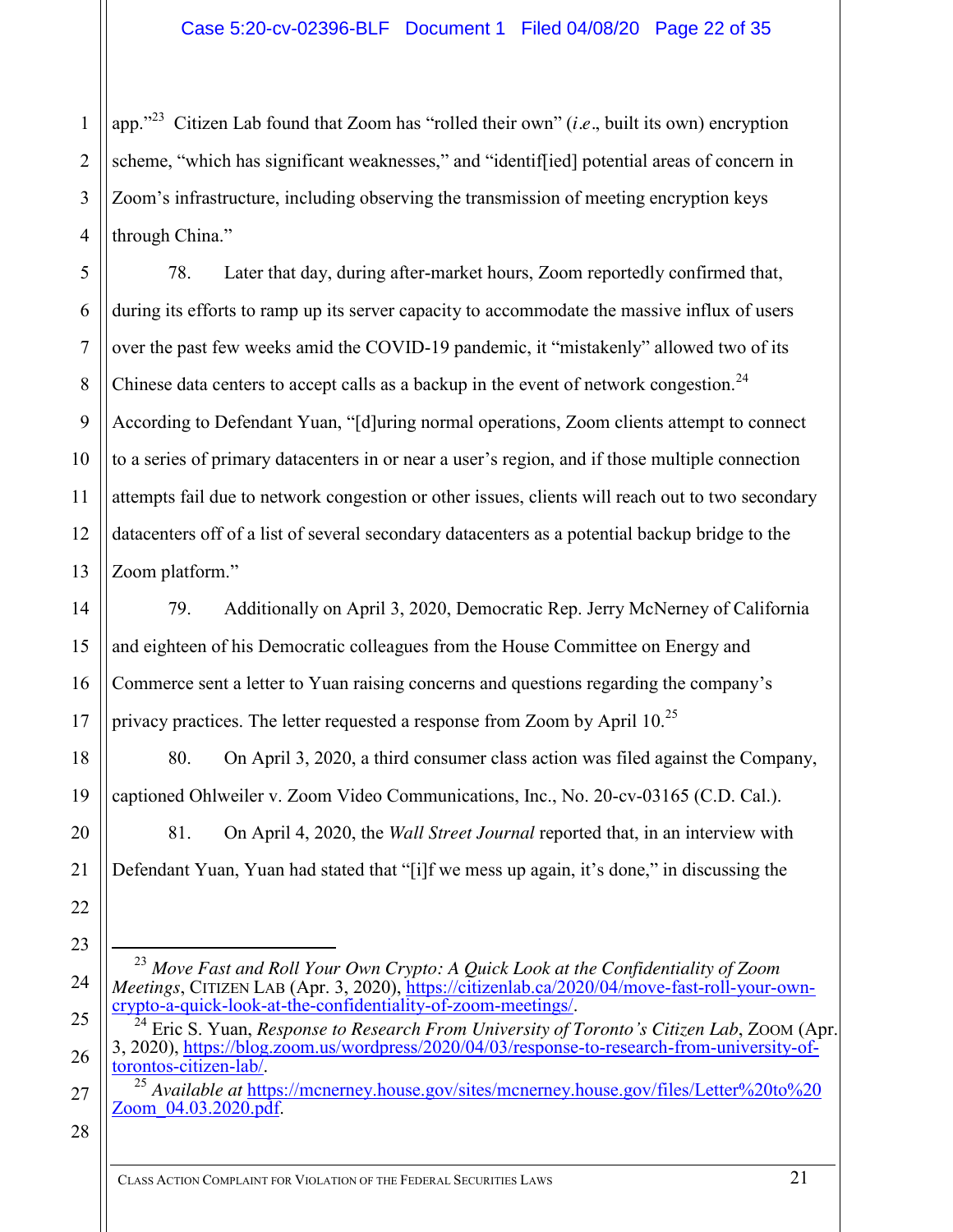2 mounting privacy issues Zoom was facing, and that "I really messed up as CEO" and "[t]his kind of thing shouldn't have happened."<sup>26</sup>

3 4 5 6 7 8 9 10 11 82. On April 6, 2020, the following trading day, multiple news sources, including the *New York Post*, reported that New York City's Department of Education announced ("DOE") that it had banned the use of Zoom in the city's classrooms, and the city's mayor, Bill de Blasio disclosed that "there's been an effort" by DOE officials to work with Zoom in order to "ensure the privacy of our students to make sure their information could not be accessed wrongly" and officials "do not believe the company has cooperated." $^{27}$ Consequently, the city's Department of Education instead recommended Google or Microsoft Teams for classroom communications purposes amid the state's shelter-in-place order during the COVID-19 pandemic.

83. That same day, in a *Yahoo! Finance* article, it was reported that "[o]n April 1st, an actor in a popular dark web forum posted a link to a collection of 352 compromised Zoom accounts," according to a spokesperson for cybersecurity firm Sixgill; that, "[i]n comments on this post, several actors thanked him for the post, and one revealed intentions to troll the meetings"; that "these links included email addresses, passwords, meeting IDs, host keys and names, and the type of Zoom account"; that, according to Sixgill, "one belonged to a major U.S. healthcare provider, seven more to various educational institutions, and one to a small business"; that "[t]he accounts were listed for anyone to download, with the intent to troll and disrupt rather than profit"; and that, "given that many are using Zoom for business purposes, confidential information could be compromised."<sup>28</sup>

 26 Aaron Tilley and Robert McMillan, *Zoom CEO: 'I Really Messed Up' on Security as Coronavirus Drove Video Tool's Appeal*, W.S.J. (Apr. 4, 2020), [https://www.wsj.com/articles/](https://www.wsj.com/articles/zoom-ceo-i-really-messed-up-on-security-as-coronavirus-drove-video-tools-appeal-11586031129) [zoom-ceo-i-really-messed-up-on-security-as-coronavirus-drove-video-tools-appeal-](https://www.wsj.com/articles/zoom-ceo-i-really-messed-up-on-security-as-coronavirus-drove-video-tools-appeal-11586031129)[11586031129.](https://www.wsj.com/articles/zoom-ceo-i-really-messed-up-on-security-as-coronavirus-drove-video-tools-appeal-11586031129)

28

1

12

13

14

15

16

17

18

19

20

21

22

23

24

<sup>27</sup> Natalie Musumeci, *DOE bans schools using Zoom for remote learning amid security concerns*, N.Y. POST (Apr. 6, 2020), [https://nypost.com/2020/04/06/doe-pulls-plug-on-schools](https://nypost.com/2020/04/06/doe-pulls-plug-on-schools-using-zoom-amid-security-concerns/)[using-zoom-amid-security-concerns/.](https://nypost.com/2020/04/06/doe-pulls-plug-on-schools-using-zoom-amid-security-concerns/)

<sup>26</sup> 27 <sup>28</sup> Ethan Wolff-Mann, *Hackers are posting verified Zoom accounts on the dark web*, YAHOO! FINANCE (Apr. 6, 2020), [https://nz.finance.yahoo.com/news/hackers-are-posting-verified-zoom](https://nz.finance.yahoo.com/news/hackers-are-posting-verified-zoom-accounts-on-the-dark-web-161442319.html)[accounts-on-the-dark-web-161442319.html.](https://nz.finance.yahoo.com/news/hackers-are-posting-verified-zoom-accounts-on-the-dark-web-161442319.html)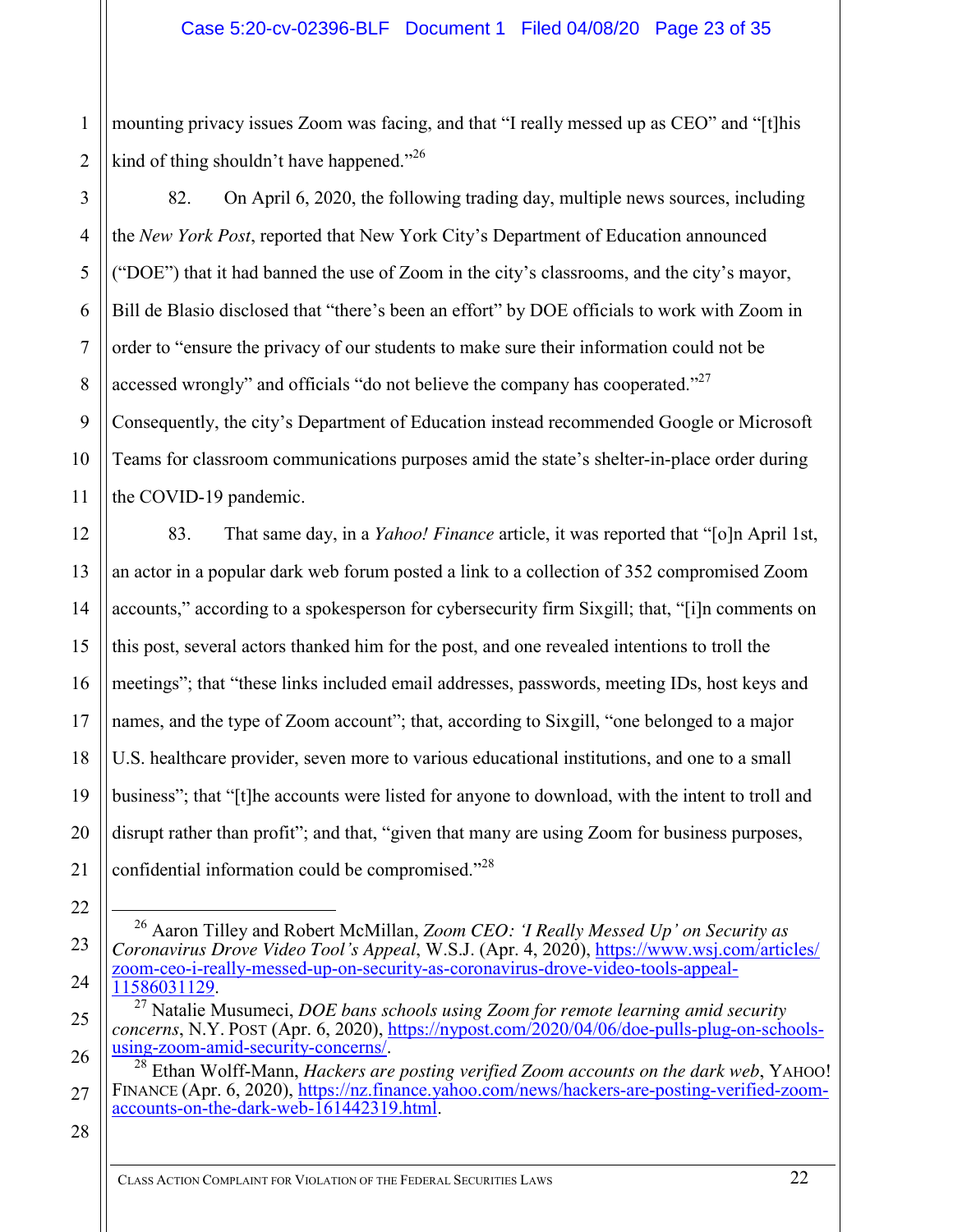84. Following these additional disclosures and news, Zoom's stock price fell \$5.26 per share, or 4.10%, to close at \$122.94 per share on April 6, 2020.

85. As a result of Defendants' wrongful acts and omissions, and the precipitous decline in the market value of the Company's securities, Plaintiff and other Class members have suffered significant losses and damages.

1

# **Zoom Executives Engage in Substantial and Suspicious Insider Trading**

86. Directly prior to the precipitous declines in the value of Zoom stock, Company executives, including Defendant Yuan, sold off substantial portions of their personally held Zoom shares. These sales were made while Company shares were trading at historic highs, bolstered even further by the artificial inflation which had lingered hidden in the price of Zoom shares since its inception as a publicly traded company. These suspiciously timed and unusual sales represented a windfall for Zoom insiders, including Pelosi Janine, Zoom's Chief Marketing Officer ("CMO"), who sold off over \$30 million worth of Company shares on March 30, 2020 alone, and are therefore indicative of Defendants' fraud discussed herein. These trades are as follows:

| <b>Filer Name</b>         | <b>Transaction</b> | Average           | <b>Shares</b> | <b>Total Proceeds</b> |
|---------------------------|--------------------|-------------------|---------------|-----------------------|
|                           | <b>Date</b>        | <b>Sale Price</b> | <b>Sold</b>   |                       |
| Defendant Yuan            | 03.16.2020         | \$112.18          | 70,143        | \$7,949,838.34        |
|                           | 03.17.2020         | \$108.20          | 70,143        | \$7,583,527.32        |
| <b>TOTAL:</b>             |                    |                   | 140,286       | \$15,533,365.66       |
|                           |                    |                   |               |                       |
| Defendant Steckelberg     | 03.23.2020         | \$126.17          | 11,067        | \$1,400,901.32        |
|                           |                    |                   |               |                       |
| Pelosi Janine             | 03.09.2020         | \$109.08          | 31,850        | \$3,437,254.28        |
| (Chief Marketing Officer) | 03.16.2020         | \$108.33          | 15,623        | \$1,689,128.78        |
|                           | 03.30.2020         | \$157.76          | 190,930       | \$30,180,944.44       |
| <b>TOTAL:</b>             |                    |                   | 238,403       | \$35,307,327.50       |
|                           |                    |                   |               |                       |
| Subotovsky Santiago       | 03.10.2020         | \$108.97          | 73,168        | \$7,948,598.53        |
| (Director)                | 03.19.2020         | \$121.13          | 73,168        | \$8,851,521.37        |
| <b>TOTAL:</b>             |                    |                   | 146,336       | \$16,800,119.90       |
|                           |                    |                   |               |                       |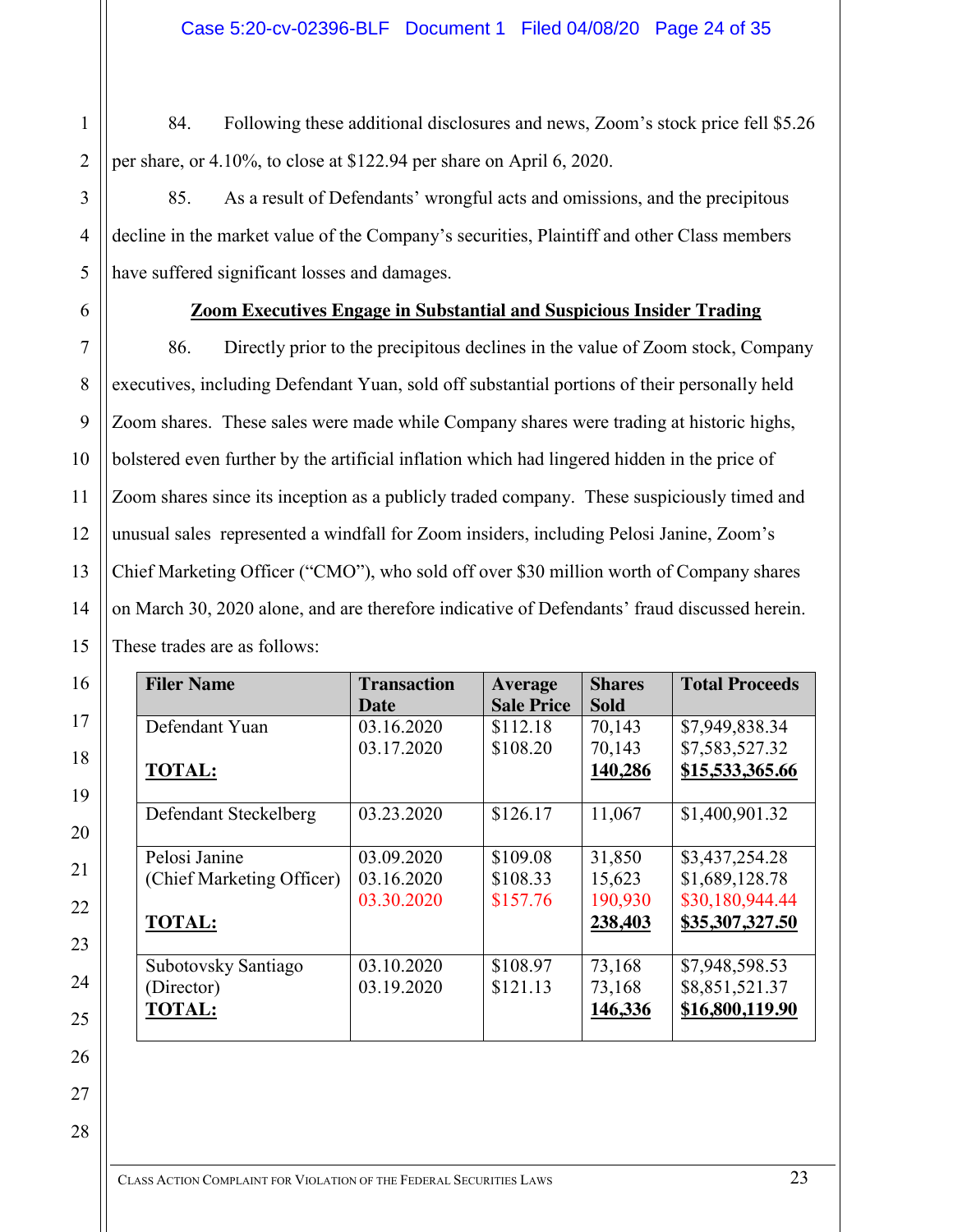5

6

7

8

9

10

11

12

13

14

#### **UNDISCLOSED ADVERSE FACTS**

87. At all relevant times, the market for Zoom securities was open, well-developed and efficient. As a result of Defendants' false statements and manipulative conduct, Zoom securities traded at artificially inflated prices during the Class Period. Plaintiff and other members of the Class purchased or otherwise acquired the Company's securities relying upon the integrity of the market price of the Company's securities and market information relating to Zoom, and have been damaged thereby.

88. During the Class Period, Defendants materially misled the investing public, thereby purposely inflating the price of Zoom's securities, by publicly issuing false and/or misleading statements and/or omitting to disclose material facts necessary to make Defendants' statements, as set forth herein, not false and/or misleading. These statements and omissions were materially false and/or misleading in that they failed to disclose material adverse information and/or misrepresented the truth about Zoom's business, operations, and prospects as alleged herein.

15 16 17 18 19 20 21 22 23 24 26 89. At all relevant times, the material misrepresentations and omissions particularized in this Complaint directly or proximately caused, or were a substantial contributing cause, of the damages sustained by Plaintiff and other members of the Class. As described herein, during the Class Period, Defendants made, or caused to be made, a series of materially false and/or misleading statements about Zoom's financial well-being and prospects. These material misstatements and/or omissions had the cause and effect of creating in the market an unrealistically positive assessment of the Company and its financial wellbeing and prospects, thus causing the Company's securities to be overvalued and artificially inflated at all relevant times. Defendants' materially false and/or misleading statements during the Class Period resulted in Plaintiff and other members of the Class transacting in the Company's securities at artificially inflated prices, thus causing the damages complained of herein.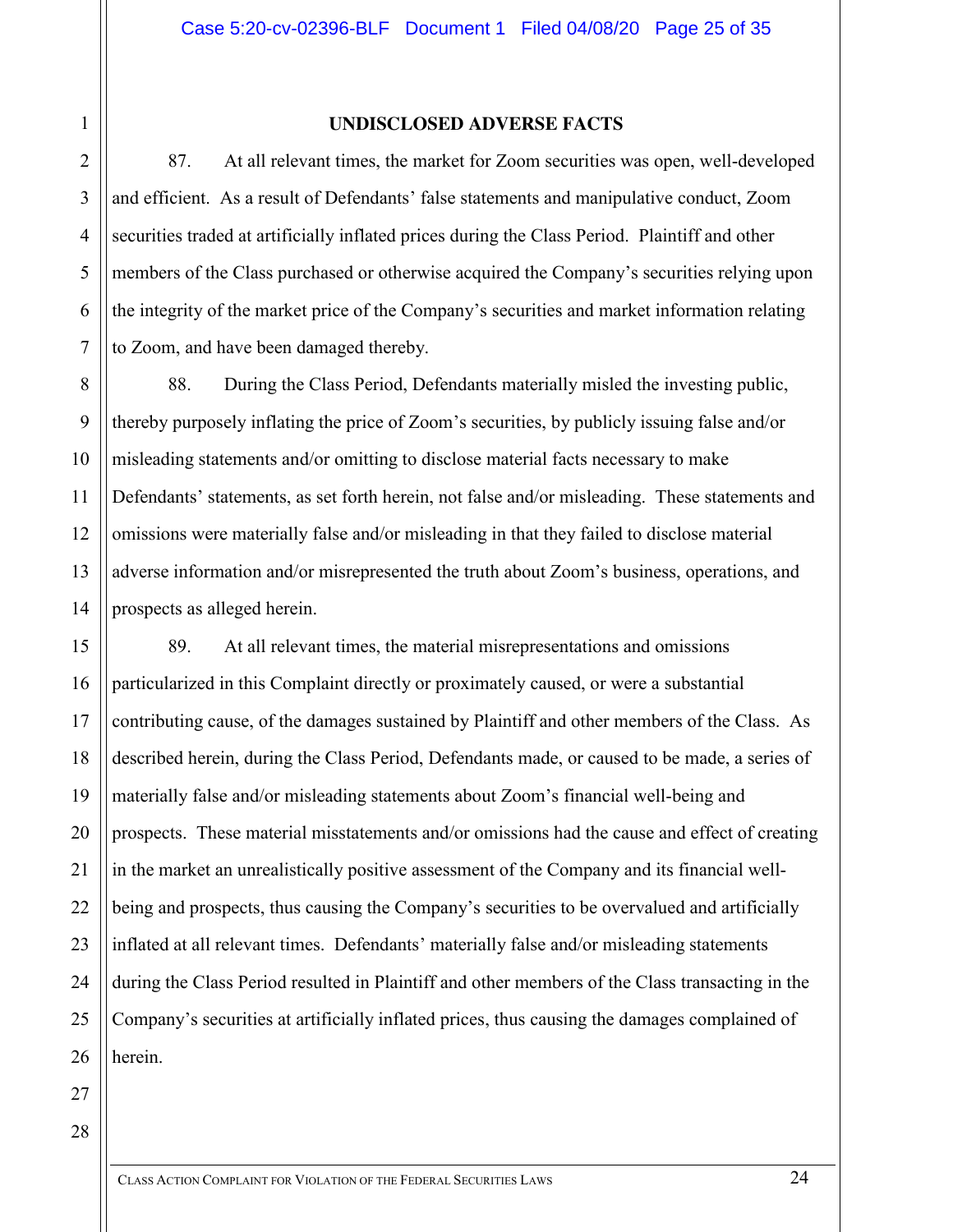5

6

7

8

9

10

11

12

13

14

15

16

17

18

19

20

21

22

23

24

# **ADDITIONAL SCIENTER ALLEGATIONS**

90. During the Class Period, as alleged herein, the Defendants acted with scienter in that the Defendants knew or were reckless as to whether the public documents and statements issued or disseminated in the name of the Company during the Class Period were materially false and misleading; knew or were reckless as to whether such statements or documents would be issued or disseminated to the investing public; and knowingly and substantially participated or acquiesced in the issuance or dissemination of such statements or documents as primary violations of the federal securities laws.

91. The Defendants permitted Zoom to release these false and misleading statements and failed to file the necessary corrective disclosures, which artificially inflated the value of the Company's securities.

92. As set forth herein, the Defendants, by virtue of their receipt of information reflecting the true facts regarding Zoom, their control over, receipt, and/or modification of Zoom's allegedly materially misleading statements and omissions, and/or their positions with the Company that made them privy to confidential information concerning Zoom, participated in the fraudulent scheme alleged herein.

93. The Defendants are liable as participants in a fraudulent scheme and course of conduct that operated as a fraud or deceit on those who purchased or otherwise acquired Zoom securities by disseminating materially false and misleading statements and/or concealing material adverse facts. The scheme deceived the investing public regarding Zoom's business, operations, and management and the intrinsic value of Zoom common stock and caused Plaintiff and members of the Class to transact in Zoom securities at artificially inflated prices.

**LOSS CAUSATION/ECONOMIC LOSS**

25 26 94. During the Class Period, as detailed herein, Defendants made false and misleading statements and engaged in a scheme to deceive the market and a course of conduct that artificially inflated the prices of Zoom securities, and operated as a fraud or deceit on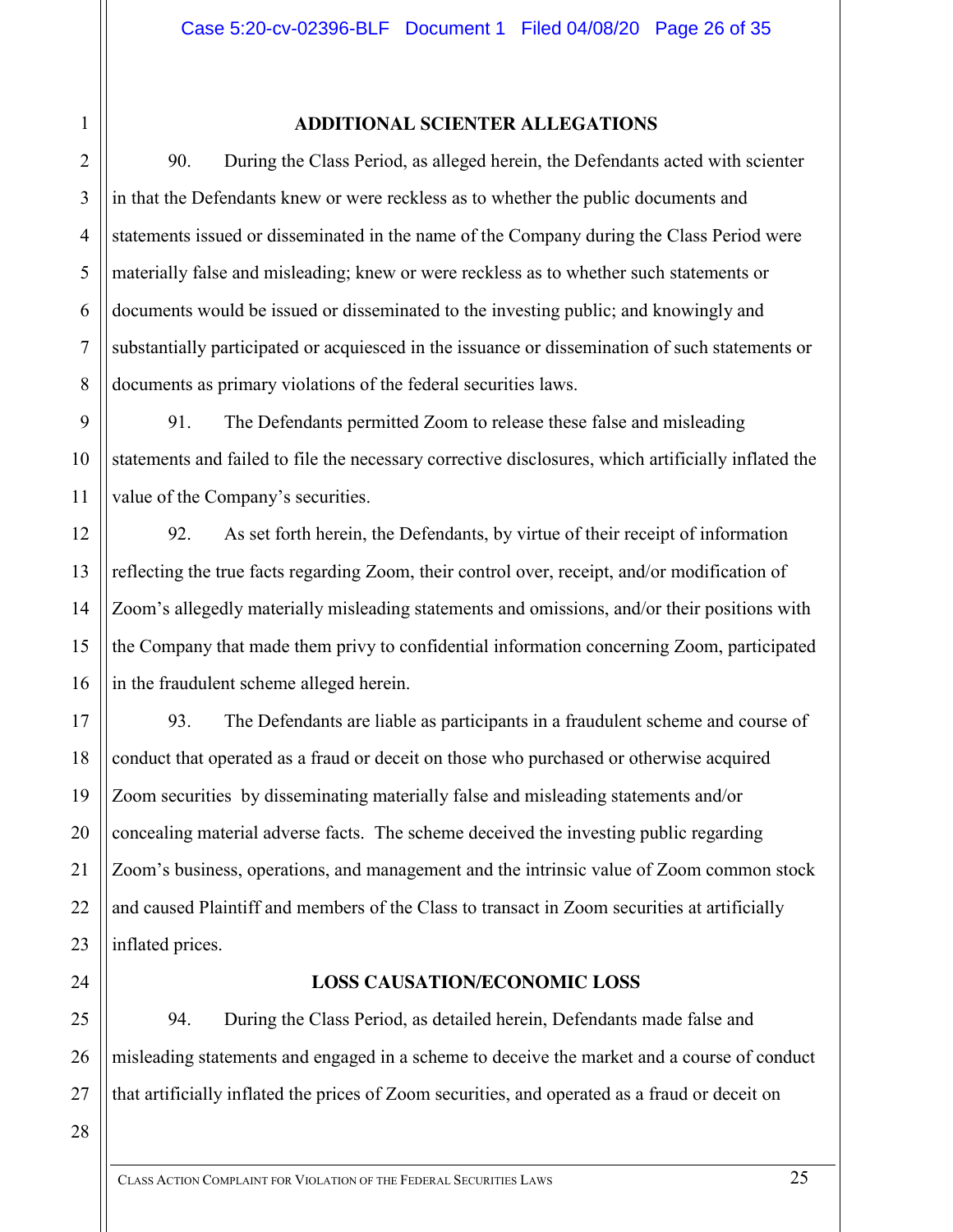1 2 3 4 5 6 Class Period purchasers of Zoom securities by misrepresenting the Company's business and prospects. Later, when Defendants' prior misrepresentations and fraudulent conduct became known to the market, the price of Zoom securities declined as the prior artificial inflation came out of the price over time. As a result of their purchases of Zoom securities during the Class Period, Plaintiff and other members of the Class suffered economic loss, *i.e.*, damages, under the federal securities laws.

# **APPLICABILITY OF PRESUMPTION OF RELIANCE: FRAUD ON THE MARKET**

95. Plaintiff will rely upon the presumption of reliance established by the fraud-onthe-market doctrine in that, among other things:

(a) Defendants made public misrepresentations or failed to disclose material facts during the Class Period;

(b) the omissions and misrepresentations were material;

(c) the Company's securities traded in an efficient market;

(d) the misrepresentations alleged would tend to induce a reasonable investor to misjudge the value of the Company's securities; and

(e) Plaintiff and other members of the Class purchased or otherwise acquired Zoom securities between the time Defendants misrepresented or failed to disclose material facts and the time the true facts were disclosed, without knowledge of the misrepresented or omitted facts.

96. At all relevant times, the markets for Zoom securities were efficient for the following reasons, among others:

(a) as a regulated issuer, Zoom filed periodic public reports with the SEC;

(b) Zoom regularly communicated with public investors via established market communication mechanisms, including through regular disseminations of press releases on the major news wire services and through other wide-ranging public disclosures, such as communications with the financial press, securities analysts, and other similar reporting services;

7

8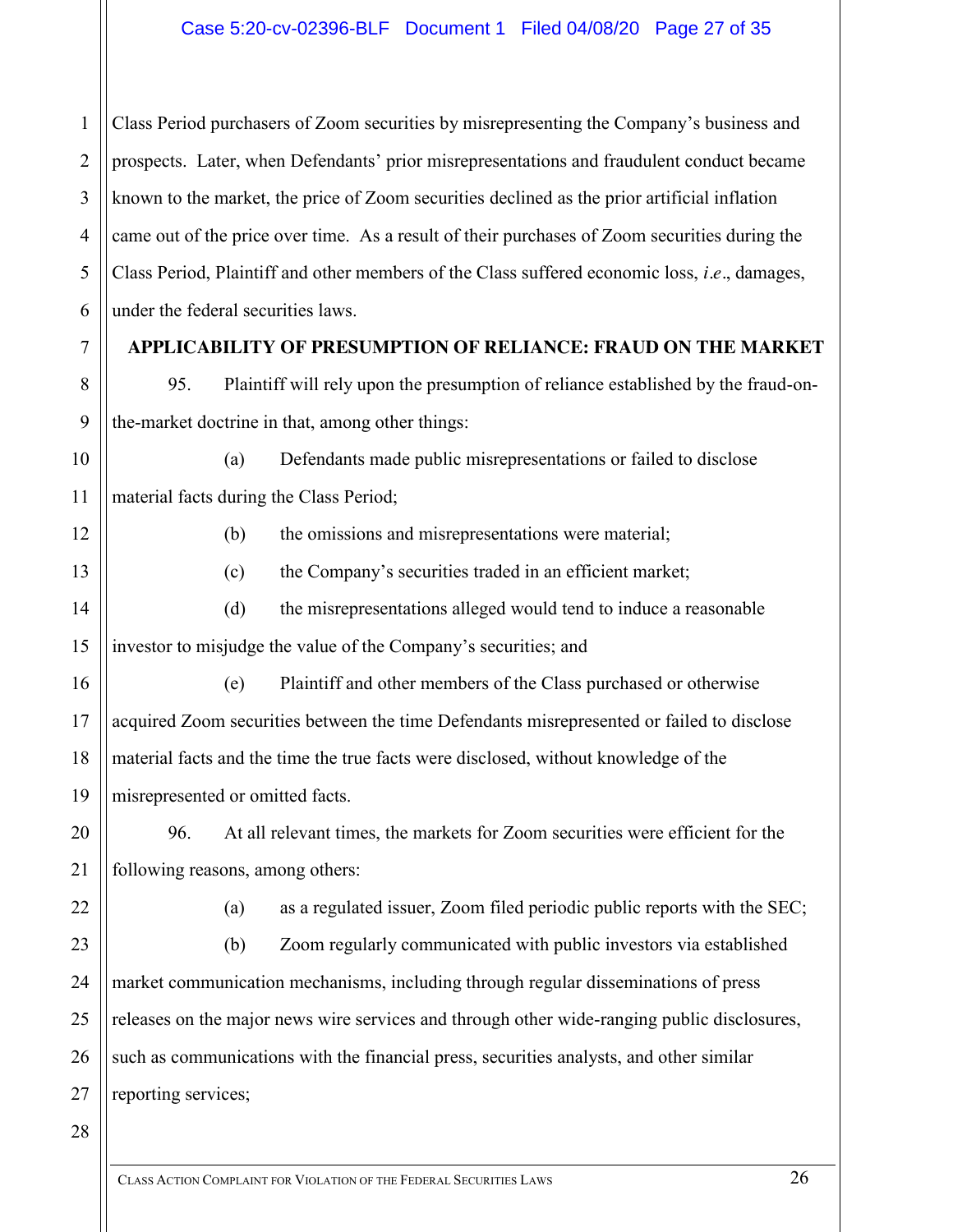2 3 4 (c) Zoom was followed by several securities analysts employed by major brokerage firm(s) who wrote reports that were distributed to the sales force and certain customers of their respective brokerage firm(s) and that were publicly available and entered the public marketplace; and

5 6 (d) Zoom securities were actively traded in an efficient market, namely the NASDAQ, under the ticker symbol "ZM."

97. As a result of the foregoing, the market for Zoom securities promptly digested current information regarding Zoom from publicly available sources and reflected such information in Zoom's stock price. Under these circumstances, all those who purchased or otherwise acquired Zoom securities during the Class Period suffered similar injury through their purchase of Zoom securities at artificially inflated prices and the presumption of reliance applies.

98. Further, to the extent that the Defendants concealed or improperly failed to disclose material facts with regard to the Company, Plaintiff is entitled to a presumption of reliance in accordance with *Affiliated Ute Citizens of Utah v. United States*, 406 U.S. 128, 153 (1972).

# **NO SAFE HARBOR**

99. The statutory safe harbor provided for forward-looking statements under certain circumstances does not apply to any of the allegedly false statements pleaded in this Complaint. The statements alleged to be false and misleading herein all relate to then-existing facts and conditions. In addition, to the extent certain of the statements alleged to be false may be characterized as forward looking, they were not identified as "forward-looking statements" when made and there were no meaningful cautionary statements identifying important factors that could cause actual results to differ materially from those in the purportedly forward-looking statements. In the alternative, to the extent that the statutory safe harbor is determined to apply to any forward-looking statements pleaded herein, Defendants are liable for those false forward-looking statements because at the time each of those

1

7

8

9

10

11

12

13

14

15

16

17

18

19

20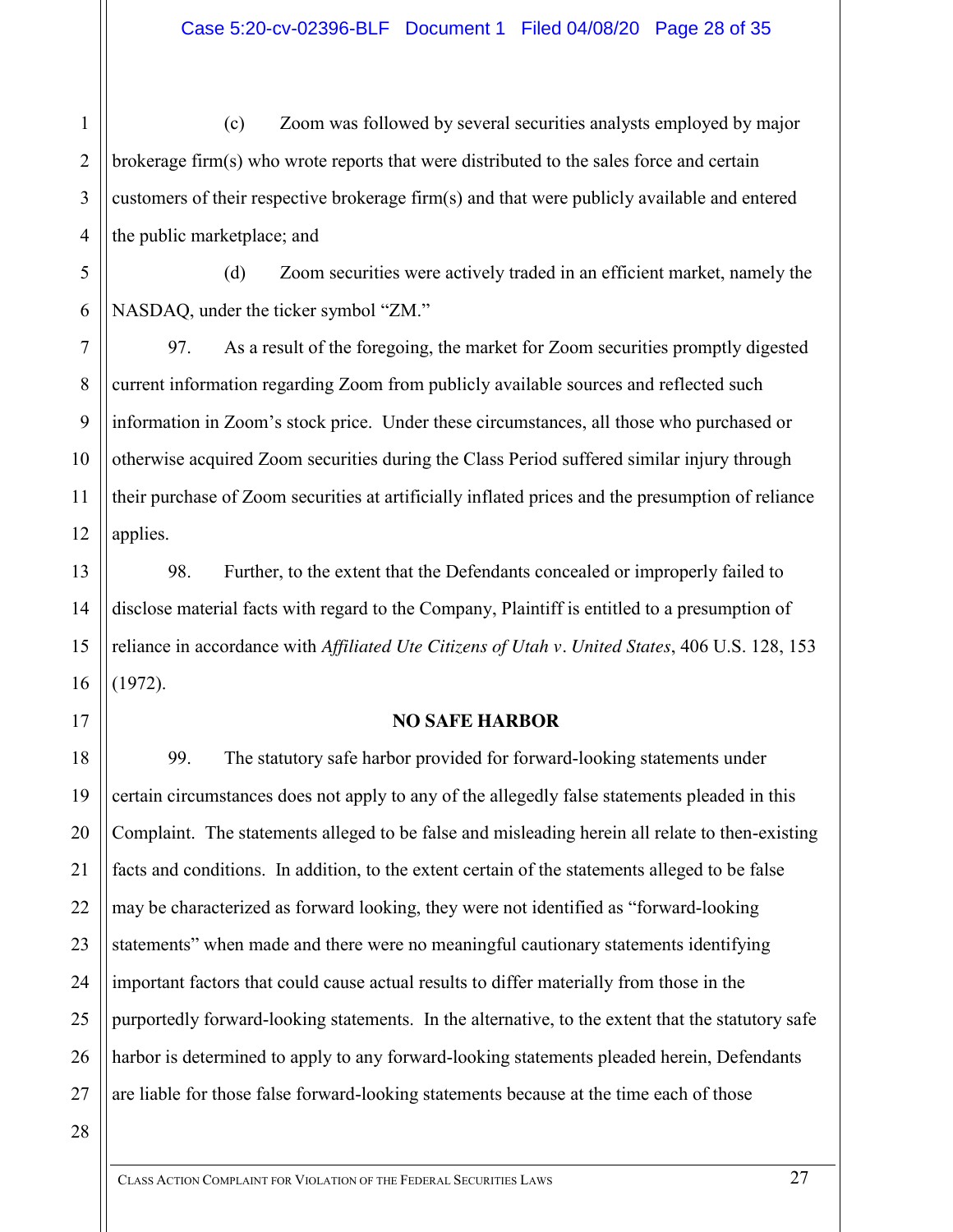2 3 4 forward-looking statements were made, the speaker had actual knowledge that the forwardlooking statement was materially false or misleading, and/or the forward-looking statement was authorized or approved by an executive officer of Zoom who knew that the statement was false when made.

# **CLASS ACTION ALLEGATIONS**

100. Plaintiff brings this action as a class action pursuant to Rule 23 of the Federal Rules of Civil Procedure on behalf of all persons who purchased or otherwise acquired Zoom securities from April 18, 2019 through April 6, 2020, both dates inclusive. Excluded from the Class are: Defendants; the officers and directors of the Company during the Class Period (the "Excluded D&Os"); members of Defendants' and the Excluded D&Os' immediate families; the subsidiaries and affiliates of the Company, including the Company's employee retirement and benefit plan(s) and their participants or beneficiaries, to the extent they made purchases through such plan(s); and any entity in which Defendants or the Excluded D&Os have or had a controlling interest; and the legal representatives, heirs, successors or assigns of any excluded person or entity.

101. The members of the Class are so numerous that joinder of all members is impracticable. The disposition of their claims in a class action will provide substantial benefits to the parties and the Court. As of March 20, 2020, Zoom reported 127,468,829 outstanding shares of its Class A common stock.

102. There is a well-defined community of interest in the questions of law and fact involved in this case. Questions of law and fact common to the members of the Class which predominate over questions which may affect individual Class members include:

- 
- (a) Whether the Exchange Act was violated by Defendants;
- (b) Whether Defendants omitted and/or misrepresented material facts;

(c) Whether Defendants' statements omitted material facts necessary in order to make the statements made, in light of the circumstances under which they were made, not misleading;

1

5

6

7

8

9

10

11

12

13

14

15

16

17

18

19

20

21

22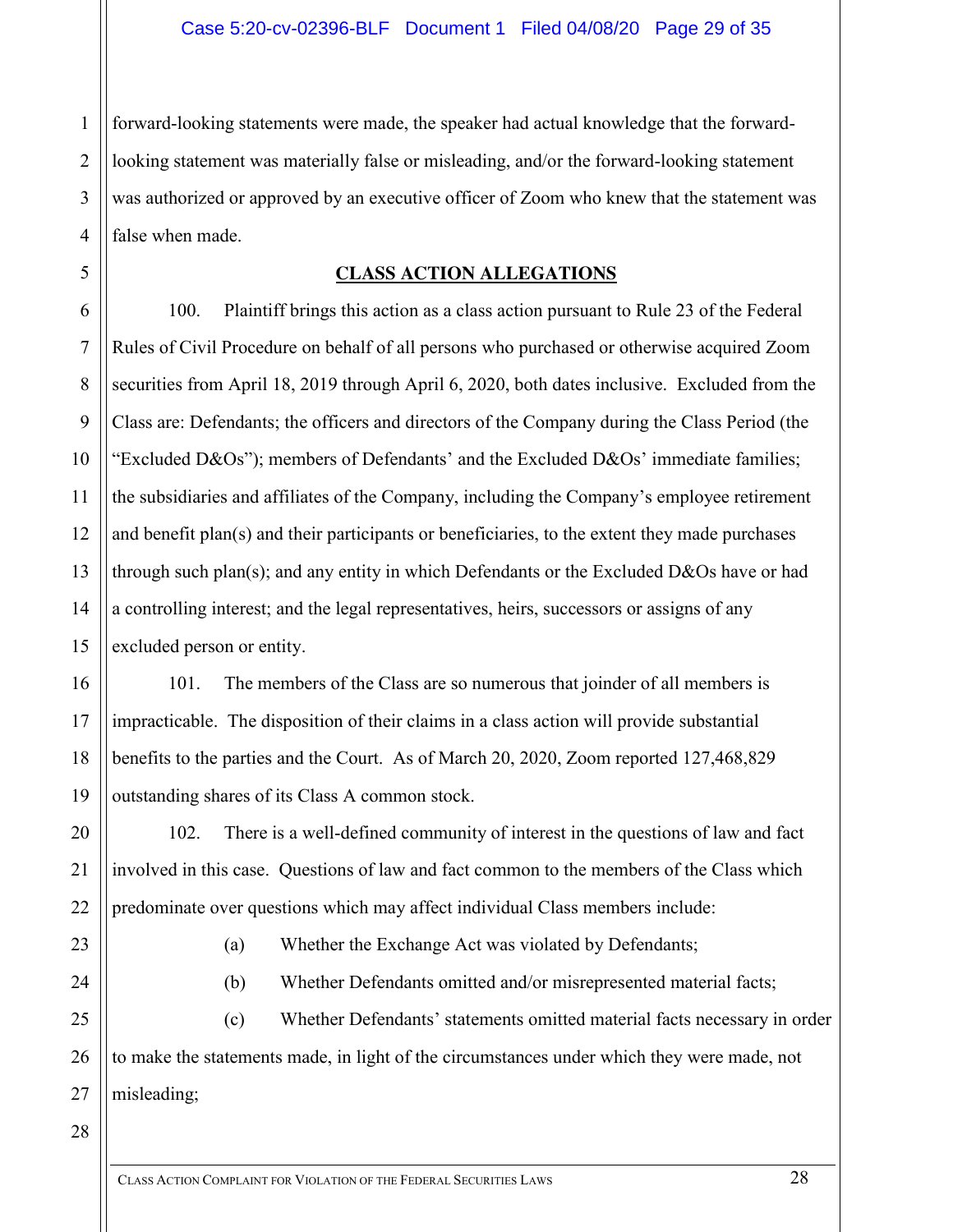1 2 3 4 5 6 7 8 9 10 11 12 13 14 15 16 17 18 19 20 21 22 23 24 25 26 27 28 (d) Whether Defendants knew or recklessly disregarded that their statements were false and misleading; (e) Whether the price of Zoom securities was artificially inflated; and (f) The extent of damage sustained by Class members and the appropriate measure of damages. 103. Plaintiff's claims are typical of those of the Class because Plaintiff and the Class sustained damages from Defendants' wrongful conduct. 104. Plaintiff will adequately protect the interests of the Class and has retained counsel experienced in securities class action litigation. Plaintiff has no interests that conflict with those of the Class. 105. A class action is superior to other available methods for the fair and efficient adjudication of this controversy. **CLAIMS FOR RELIEF COUNT I For Violation of Section 10(b) of the Exchange Act and Rule 10b-5 Against All Defendants** 106. Plaintiff repeats and realleges each and every allegation contained in the foregoing paragraphs as if fully set forth herein. 107. During the Class Period, Defendants disseminated or approved the false statements specified above, which they knew or recklessly disregarded were misleading in that they contained misrepresentations and failed to disclose material facts necessary in order to make the statements made, in light of the circumstances under which they were made, not misleading. 108. Defendants violated Section 10(b) of the Exchange Act and Rule 10b-5 in that they: (a) Employed devices, schemes, and artifices to defraud;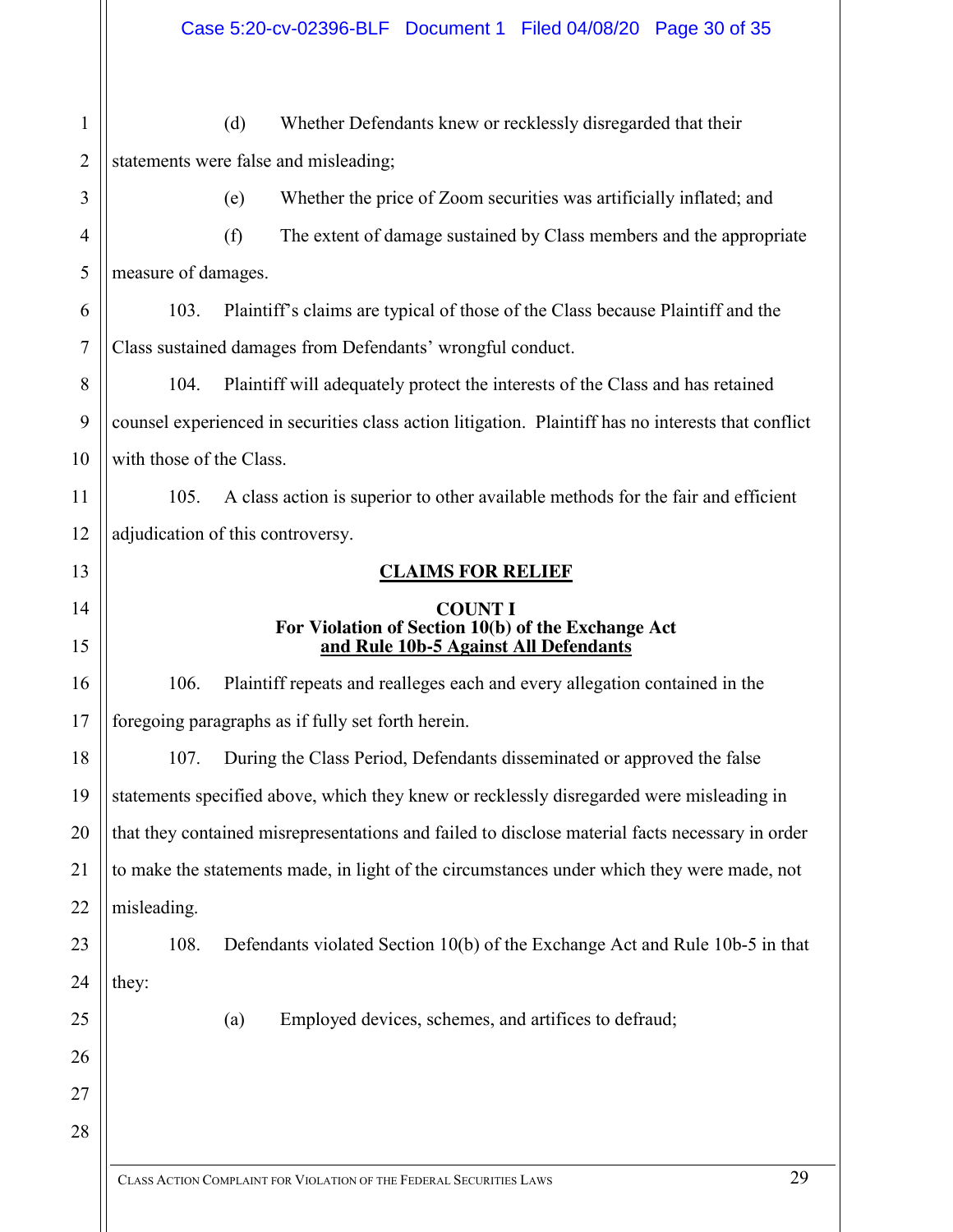1 2 3 (b) Made untrue statements of material facts or omitted to state material facts necessary in order to make the statements made, in light of the circumstances under which they were made, not misleading; or

4 5 (c) Engaged in acts, practices, and a course of business that operated as a fraud or deceit upon plaintiff and others similarly situated in connection with their purchases of Zoom securities during the Class Period.

109. Plaintiff and the Class have suffered damages in that, in reliance on the integrity of the market, they paid artificially inflated prices for Zoom securities. Plaintiff and the Class would not have purchased Zoom securities at the prices they paid, or at all, if they had been aware that the market prices had been artificially and falsely inflated by Defendants' misleading statements.

110. As a direct and proximate result of these Defendants' wrongful conduct, Plaintiff and the other members of the Class suffered damages in connection with their purchases of Zoom securities during the Class Period.

#### **COUNT II For Violation of Section 20(a) of the Exchange Act Against the Individual Defendants**

111. Plaintiff repeats and realleges each and every allegation contained in the foregoing paragraphs as if fully set forth herein.

112. The Individual Defendants acted as controlling persons of Zoom within the meaning of Section 20(a) of the Exchange Act. By virtue of their positions and their power to control public statements about Zoom, the Individual Defendants had the power and ability to control the actions of Zoom and its employees. By reason of such conduct, Defendants are liable pursuant to Section 20(a) of the Exchange Act.

# **PRAYER FOR RELIEF**

WHEREFORE, Plaintiff prays for judgment as follows: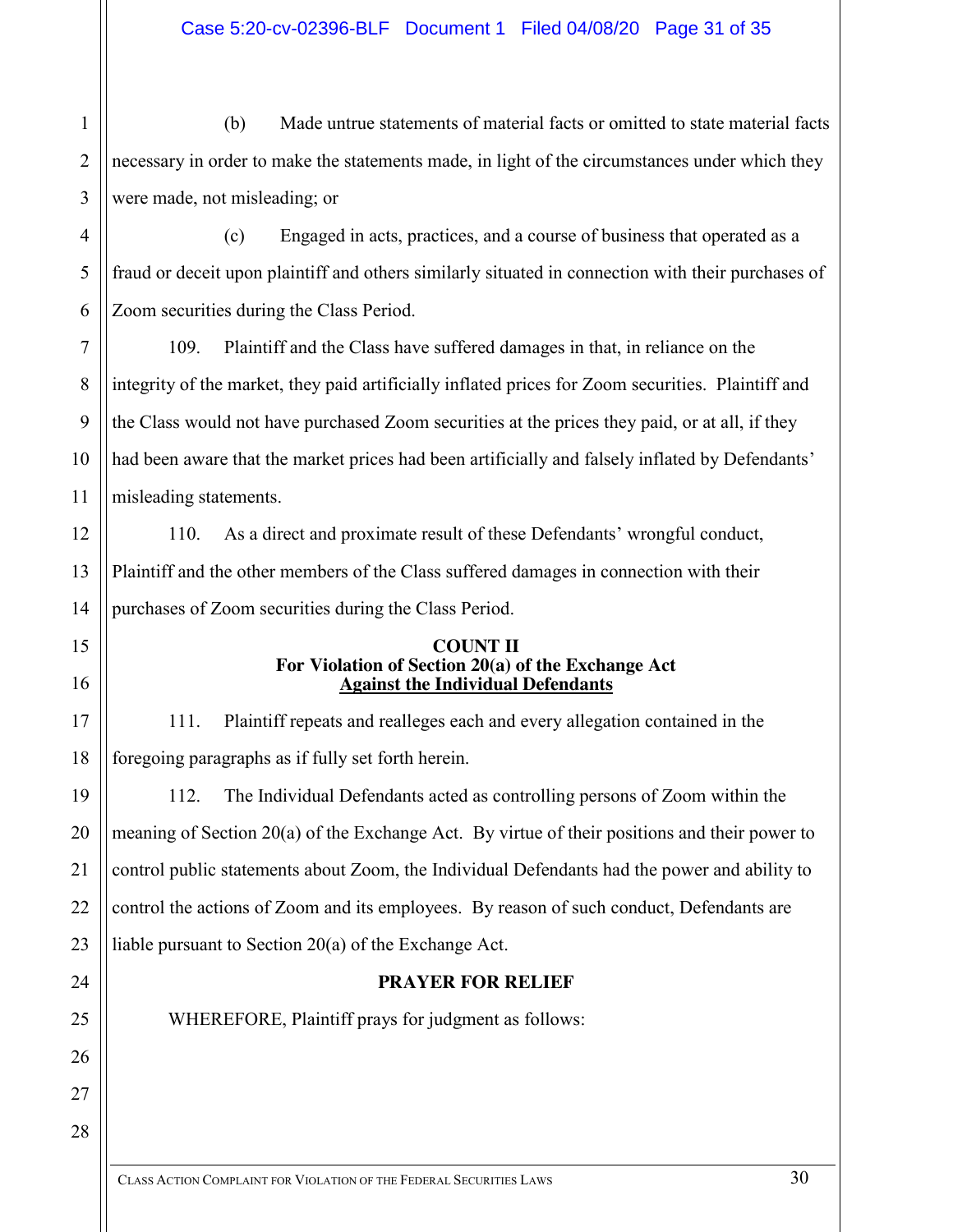| 1              | A.                   |                                                                                         | Determining that this action is a proper class action, designating Plaintiff as Lead               |
|----------------|----------------------|-----------------------------------------------------------------------------------------|----------------------------------------------------------------------------------------------------|
| $\overline{2}$ |                      |                                                                                         | Plaintiff and certifying Plaintiff as a Class representative under Rule 23 of the Federal Rules of |
| 3              |                      | Civil Procedure and Plaintiff's counsel as Lead Counsel;                                |                                                                                                    |
| $\overline{4}$ | <b>B.</b>            |                                                                                         | Awarding compensatory damages in favor of Plaintiff and the other Class                            |
| 5              |                      |                                                                                         | members against all Defendants, jointly and severally, for all damages sustained as a result of    |
| 6              |                      | Defendants' wrongdoing, in an amount to be proven at trial, including interest thereon; |                                                                                                    |
| 7              | $C$ .                |                                                                                         | Awarding Plaintiff and the Class their reasonable costs and expenses incurred in                   |
| 8              |                      | this action, including counsel fees and expert fees; and                                |                                                                                                    |
| 9              | D.                   |                                                                                         | Awarding such equitable/injunctive or other relief as deemed appropriate by the                    |
| 10             | Court.               |                                                                                         |                                                                                                    |
| 11             |                      | <b>JURY DEMAND</b>                                                                      |                                                                                                    |
| 12             |                      | Plaintiff demands a trial by jury.                                                      |                                                                                                    |
| 13             | DATED: April 8, 2020 |                                                                                         | <b>SSI James M. Wagstaffe</b>                                                                      |
| 14             |                      |                                                                                         | WAGSTAFFE, VON LOEWENFELDT,                                                                        |
| 15             |                      |                                                                                         | <b>BUSCH &amp; RADWICK LLP</b><br>James M. Wagstaffe (#95535)                                      |
| 16             |                      |                                                                                         | Frank Busch (#258288)<br>100 Pine Street, Suite 725                                                |
| 17             |                      |                                                                                         | San Francisco, California 94111                                                                    |
| 18             |                      |                                                                                         | Telephone: (415) 357-8900<br>Facsimile: (415) 357-8910                                             |
| 19             |                      |                                                                                         | wagstaffe@wvbrlaw.com<br>busch@wvbrlaw.com                                                         |
| 20             |                      |                                                                                         |                                                                                                    |
| 21             |                      |                                                                                         | <b>LABATON SUCHAROW LLP</b><br>Christopher J. Keller                                               |
| 22             |                      |                                                                                         | Eric J. Belfi                                                                                      |
| 23             |                      |                                                                                         | Francis P. McConville<br>David J. Schwartz                                                         |
| 24             |                      |                                                                                         | 140 Broadway<br>New York, New York 10005                                                           |
| 25             |                      |                                                                                         | Telephone: (212) 907-0700                                                                          |
| 26             |                      |                                                                                         | Facsimile: (212) 818-0477<br>ckeller@labaton.com                                                   |
| 27             |                      |                                                                                         | ebelfi@labaton.com<br>fmcconville@labaton.com                                                      |
| 28             |                      |                                                                                         |                                                                                                    |